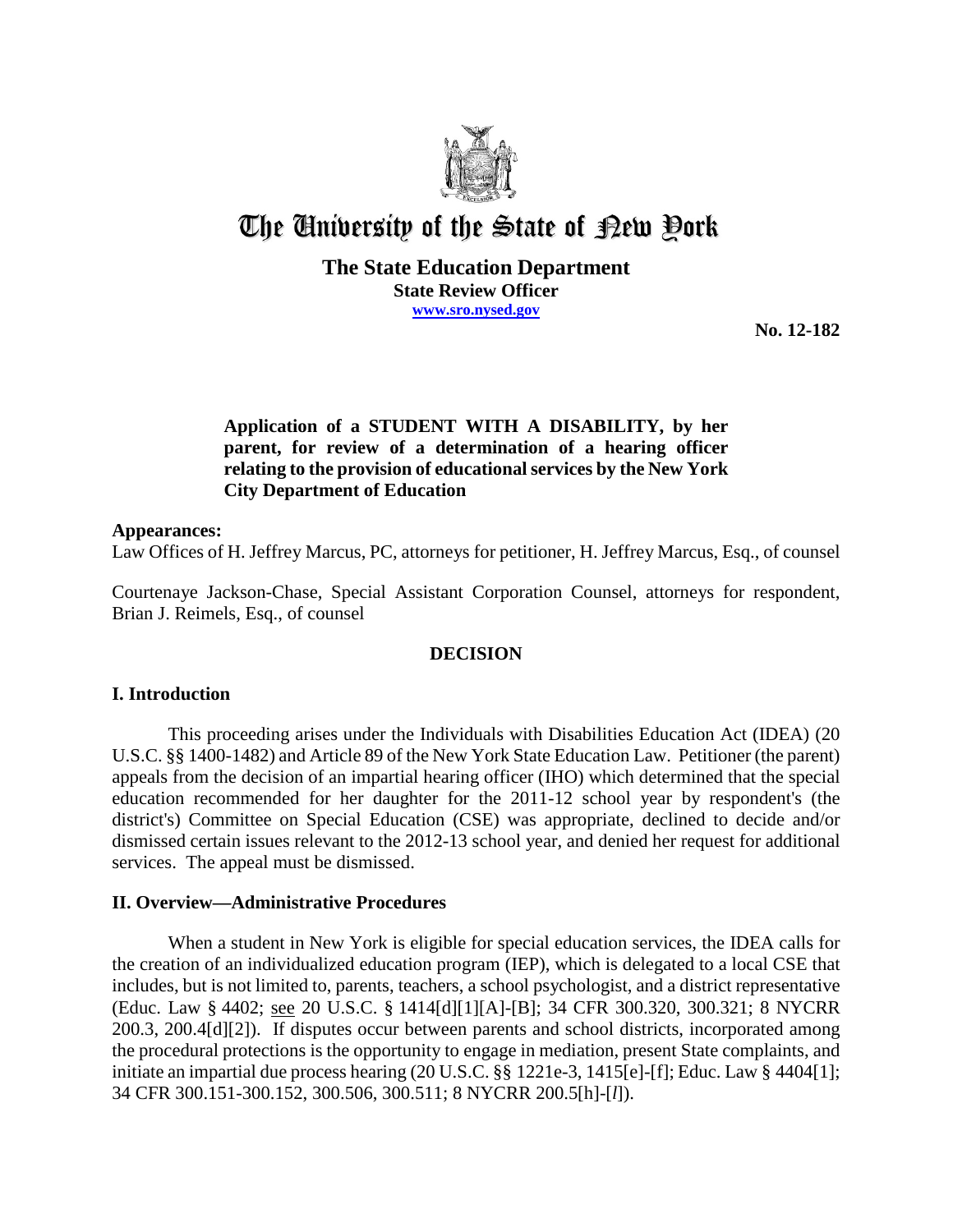New York State has implemented a two-tiered system of administrative review to address disputed matters between parents and school districts regarding "any matter relating to the identification, evaluation or educational placement of a student with a disability, or a student suspected of having a disability, or the provision of a free appropriate public education to such student" (8 NYCRR 200.5[i][1]; see 20 U.S.C. § 1415[b][6]-[7]; 34 CFR 300.503[a][1]-[2], 300.507[a][1]). First, after an opportunity to engage in a resolution process, the parties appear at an impartial hearing conducted at the local level before an IHO (Educ. Law § 4404[1][a]; 8 NYCRR 200.5[j]). An IHO typically conducts a trial-type hearing regarding the matters in dispute in which the parties have the right to be accompanied and advised by counsel and certain other individuals with special knowledge or training; present evidence and confront, cross-examine, and compel the attendance of witnesses; prohibit the introduction of any evidence at the hearing that has not been disclosed five business days before the hearing; and obtain a verbatim record of the proceeding (20 U.S.C. § 1415[f][2][A], [h][1]-[3]; 34 CFR 300.512[a][1]-[4]; 8 NYCRR 200.5[j][3][v], [vii], [xii]). The IHO must render and transmit a final written decision in the matter to the parties not later than 45 days after the expiration period or adjusted period for the resolution process (34 CFR 300.510[b][2], [c], 300.515[a]; 8 NYCRR 200.5[j][5]). A party may seek a specific extension of time of the 45-day timeline, which the IHO may grant in accordance with State and federal regulations (34 CFR 300.515[c]; 8 NYCRR 200.5[j][5]). The decision of the IHO is binding upon both parties unless appealed (Educ. Law § 4404[1]).

A party aggrieved by the decision of an IHO may subsequently appeal to a State Review Officer (SRO) (Educ. Law § 4404[2]; see 20 U.S.C. § 1415[g][1]; 34 CFR 300.514[b][1]; 8 NYCRR 200.5[k]). The appealing party or parties must identify the findings, conclusions, and orders of the IHO with which they disagree and indicate the relief that they would like the SRO to grant (8 NYCRR 279.4). The opposing party is entitled to respond to an appeal or cross-appeal in an answer (8 NYCRR 279.5). The SRO conducts an impartial review of the IHO's findings, conclusions, and decision and is required to examine the entire hearing record; ensure that the procedures at the hearing were consistent with the requirements of due process; seek additional evidence if necessary; and render an independent decision based upon the hearing record (34 CFR 300.514[b][2]; 8 NYCRR 279.12[a]). The SRO must ensure that a final decision is reached in the review and that a copy of the decision is mailed to each of the parties not later than 30 days after the receipt of a request for a review, except that a party may seek a specific extension of time of the 30-day timeline, which the SRO may grant in accordance with State and federal regulations (34 CFR 300.515[b], [c]; 8 NYCRR 200.5[k][2]).

## **III. Facts and Procedural History**

The evidence in the hearing record reflects that the student attended a general education program at a district public school through the 2007-08 school year (fourth grade) (see Dist. Ex. 9 at p. 1). For the 2008-09 and 2009-10 school years, the evidence in the hearing record indicates that the student attended a smaller classroom setting and received special education teacher support services (SETSS) (see id.). At the beginning of the 2010-11 school year, the student was placed, pursuant to a "Nickerson letter," at the Lorge School, which the Commissioner of Education has approved as a school with which school districts may contract to instruct students with disabilities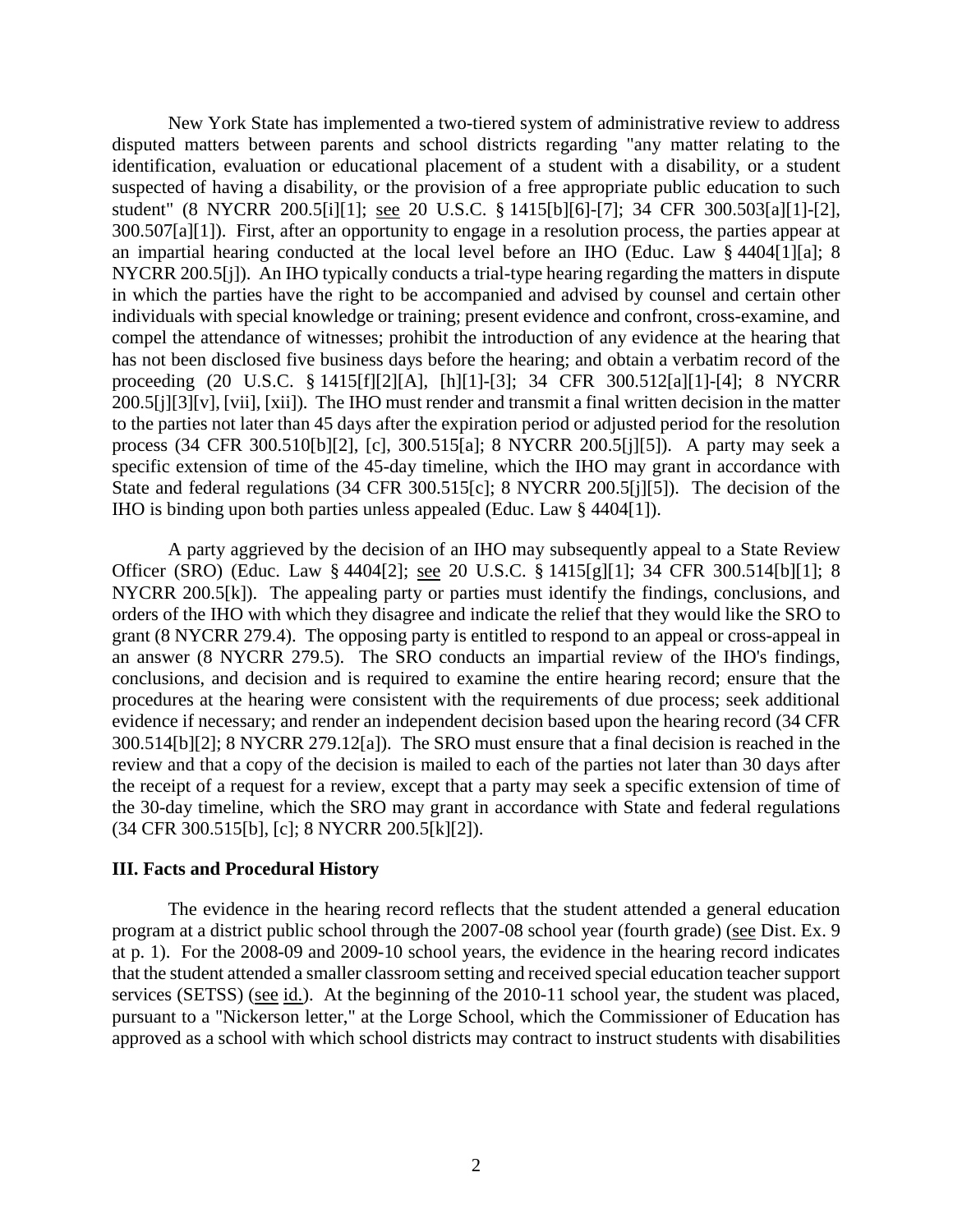(see 8 NYCRR 200.1[d], 200.7).<sup>1</sup> During the 2010-11 school year at the Lorge School, the student received instruction in a 12:1+1 special class (see Dist Ex. 9 at p. 1).

Huntington Learning Center (HLC) evaluated the student on May 28, 2010 (Tr. pp. 144- 46; Parent Ex. E at p. 1).<sup>2</sup> Following the diagnostic testing of the student, HLC recommended that the student obtain tutoring services because she was performing significantly below grade level across all of the academic areas tested (Tr. p. 147). From March 2011 through April 2012, the student received a total of 350 hours (approximately six hours per week) of after-school tutoring services from HLC (Tr. pp. 149-50, 165, 168).<sup>3</sup>

On June 9, 2011, the CSE convened to develop the student's IEP for the 2011-12 school year (Dist. Ex. 3 at pp.1-2). Finding the student eligible for special education as a student with a learning disability, the CSE recommended an 8:1+1 special class placement in a 12-month extended school year program at a New York State-approved nonpublic day school (id. at pp. 12- 13).<sup>4</sup> The June 2011 CSE recommended 10 annual goals to address the student's areas of need in mathematics, reading, speech and language, and social skills (id. at pp. 8-11). The June 2011 CSE also recommended related services, consisting of one 30-minute session per week of individual counseling; one 45-minute session per week of small group (8:1) counseling; one 30-minute session per week of individual speech-language therapy; and one 30-minute session per week of small group (3:1) speech-language therapy (id. at p. 14). The June 2011 CSE also recommended special transportation, and testing accommodations for the student, as well as modified promotion criteria (id. at pp. 1, 14).

On August 16, 2011, the CSE reconvened to amend the student's June 2011 IEP to reflect that the Lorge School would be the New York State-approved nonpublic day school to which the student would be assigned to attend for the 2011-12 school year (see Dist. Exs. 4 at p. 1; 7 at p. 1; 13 at p.  $1$ ).<sup>5</sup> The August 2011 CSE also changed the recommended speech-language therapy services from one individual 30-minute session per week and one 30-minute small group session

<sup>2</sup> According to the hearing record, HLC is a provider of supplemental instruction in basic academic skills, including reading, writing, study skills, and math, typically in a 1:1 or 3:1 setting (Tr. pp. 142-43).

<sup>3</sup> At the impartial hearing, the director of HLC testified that the parent received an award in a prior administrative proceeding for the 350 hours of tutoring services, which was paid for by the district (see Tr. p. 165).

<sup>4</sup> The student's eligibility for special education programs and related services as a student with a learning disability is not in dispute for the 2011-12 school year (see 34 CFR 300.8[c][10]; 8 NYCRR 200.1[zz][6]).

<sup>&</sup>lt;sup>1</sup> A "Nickerson letter" is a remedy for a systemic denial of a free appropriate public education (FAPE) that was imposed by the U.S. District Court based upon a class action lawsuit, and this remedy is available to parents and students who are class members in accordance with the terms of a consent order (see R.E. v. New York City Dep't. of Educ., 694 F.3d 167, 192, n.5 [2d Cir. 2012]). The Nickerson letter remedy authorizes a parent to immediately place the student in an appropriate special education program in a State-approved nonpublic school at no cost to the parent (see Jose P. v. Ambach, 553 IDELR 298, No. 79 Civ. 270 [E.D.N.Y. Jan. 5, 1982]). The remedy provided by the Jose P. decision is intended to address those situations in which a student has not been evaluated within 30 days or placed within 60 days of referral to the CSE (id.; R.E., 694 F.3d at 192, n.5; M.S. v. New York City Dep't of Educ., 734 F. Supp. 2d 271, 279 [E.D.N.Y. 2010]).

<sup>&</sup>lt;sup>5</sup> The August 2011 IEP superseded the June 2011 IEP (see McCallion v. Mamaroneck Union Free Sch. Dist., 2013 WL 237846, at \*8 [S.D.N.Y. Jan. 22, 2013] [finding the later developed IEP to be "the operative IEP"]; Application of the Dep't of Educ., Appeal No. 12-215; <u>see generally</u> Dist. Exs. 3; 4; 7).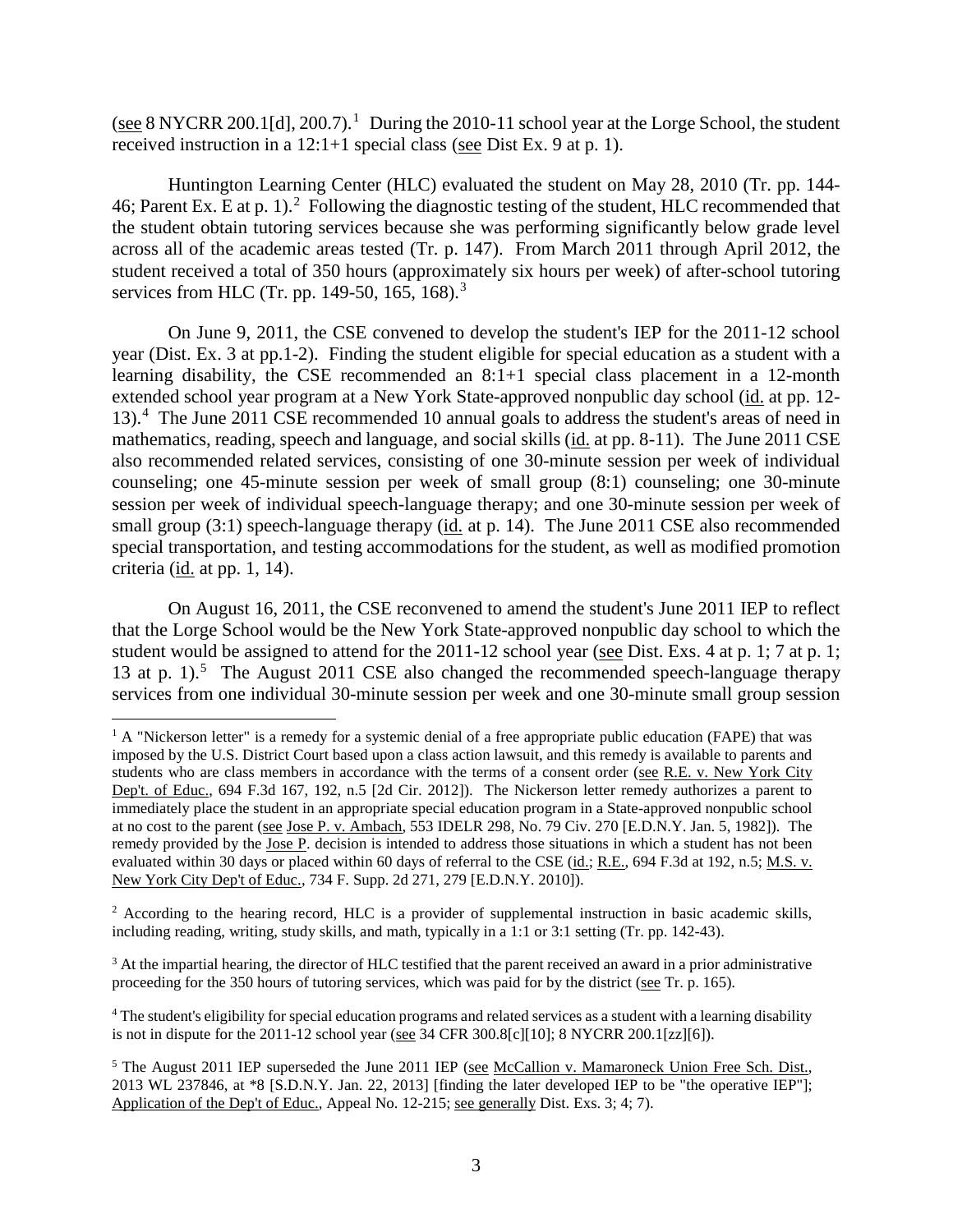per week to two 30-minutes sessions per week in a group of three (compare Dist Ex. 3 at p. 14, with Dist. Ex. 4 at p.  $15$ .<sup>6</sup>

In a final notice of recommendation (FNR) dated August 16, 2011, the district summarized the educational program and related services recommended in the August 2011 IEP and identified the Lorge School as the New York State-approved nonpublic day school to which the district assigned the student to attend for the 2011-12 school year (Dist. Ex. 5 at p. 1). The parent signed the FNR, indicating that she "agree[d] with the recommended services" (id.). The student attended the Lorge School for the 2011-12 school year (see Tr. pp. 80, 176).

On April 30, 2012, the CSE convened for the student's annual review and to develop an IEP for the 2012-13 school year (Parent Exs. A at p. 12). Finding the student eligible for special education as a student with a learning disability, the April 2012 CSE recommended an 8:1+1 special class placement in a 12-month program at a State-approved nonpublic day school (Parent Ex. A at pp. 8-9, 12).<sup>7</sup> The CSE recommended 15 annual goals in mathematics, reading, speech and language, written expression, and counseling (id. at pp. 3-7). The April 2012 CSE also recommended related services consisting of one 30-minute session per week of individual counseling; one 30-minute session per week of group counseling; and two 30-minute sessions per week of group speech-language therapy (id. at p. 8). The April 2012 CSE also recommended special transportation, testing accommodations, and modified promotion criteria for the student (id. at pp. 9-11, 13).

According to the parent, in an FNR dated April 30, 2012, the district summarized the educational program and related services recommended in the April 2012 IEP and identified the Lorge School as the New York State-approved nonpublic day school to which the district assigned the student to attend for the 2012-13 school year (see Tr. pp. 192-94). The parent testified that she signed the April 30, 2012 FNR, indicating that she "agree[d] with the recommended services" (Tr. p.  $192$ ).<sup>8</sup>

By letter to the district dated April 30, 2012, the parent requested a copy of the April 2012 IEP, noting that someone informed her that she would not receive a copy until July 2012 (Parent Ex. D). The parent also indicated that she "was asked to sign something at the CSE meeting and did so without knowing exactly what [she] signed" (id.). In addition, the parent noted her disagreement with the student's proposed educational program for the 2012-13 school year (id.). The parent explained that the student was struggling and her needs were not being met at the Lorge School (id.). The parent expressed that the student should be placed in a different school that could address her academic needs (id.).

<sup>&</sup>lt;sup>6</sup> The evidence in the hearing record shows that the August 2012 CSE modified the student's speech-language therapy mandate in accordance with a recommendation for the same from the district's central based support team (CBST) (see Dist. Exs. 4 at p. 15; 13 at p. 1).

 $<sup>7</sup>$  The student's eligibility for special education programs and related services as a student with a learning disability</sup> is not in dispute for the 2012-13 school year ( $\underline{see}$  34 CFR 300.8[c][10]; 8 NYCRR 200.1[zz][6]).

<sup>&</sup>lt;sup>8</sup> A copy of the April 30, 2012 FNR was not included in the hearing record; however, during the impartial hearing, the parent testified as to its substance while reviewing the document (see Tr. pp. 189-94).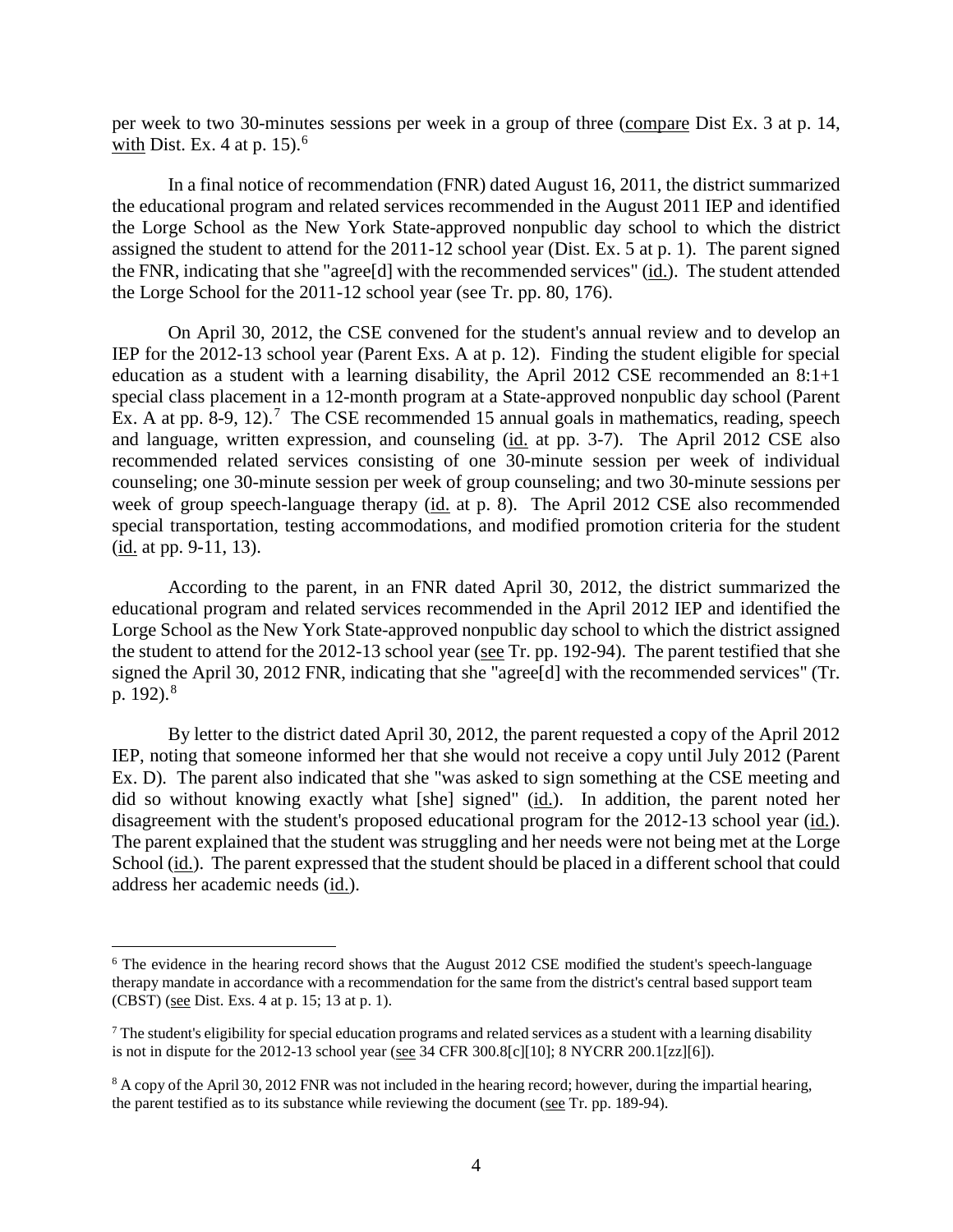#### **A. Due Process Complaint Notice**

By due process complaint notice dated May 1, 2012, the parent alleged that the district failed to offer the student a FAPE for the 2011-12 and 2012-13 school years on both substantive and procedural grounds (Dist. Ex. 1 at pp. 1-4). With regard to August 2011 IEP the parent alleged that (1) the present levels of performance did not accurately reflect the student's needs or describe her levels of performance in meaningful detail and provided very little detail regarding the nature of the student's difficulties with mathematics; and (2) the annual goals failed to effectively address the student's needs, were not measurable, and contained only one mathematics goal, which, according to the parent, was unattainable given the student's deficits in mathematics (id. at pp. 2- 3). As to the district's implementation of the August 2011 IEP during the 2011-12 school year, the parent alleged that (1) the student failed to make progress at the Lorge School; (2) to the extent that the student made progress in reading and math during the 2011-12 school year, such progress was attributable to the tutoring services that the student had been receiving at HLC; (3) the Lorge School was not appropriate for the student because the school was designed for children who exhibit "undesirable behaviors," which the student did not exhibit, and, thus, the student was not placed with other students with similar needs; and (4) the instruction that the student received in mathematics and reading was neither appropriate for her skill level nor sufficiently individualized (id. at pp. 1-3).

With regard to the 2012-13 school year, the parent alleged that, "upon information and belief," the April 2012 IEP was "inappropriate for the same reasons" that the parent alleged with regard to the August 2011 IEP (Dist. Ex. 1 at p. 3). The parent further alleged that the parent requested a copy of the student's April 2012 IEP but was informed that she would not receive a copy until July 2012, at the earliest  $(\underline{id})$ .<sup>9</sup> In addition, the parent asserted that the April 2012 CSE recommended that the student continue to attend the Lorge School for the 2012-13 school year "over the parent's express objection" (id.). The parent asserted the Lorge School was not an appropriate school for the student "for the reasons noted above" with regard to the 2011-12 school year (<u>id.</u>). <sup>10</sup>

As relief, the parent sought compensatory additional services in the form of 450 hours of tutoring services from HLC to remedy the district's alleged failure to offer the student a FAPE "from September 2011 to the date of the hearing request" (Dist. Ex. 1 at p. 4). The parent also sought costs related to both the student's and the parent's travel to and from HLC in the form of a metro card (id.). The parent also requested that the CSE provide the student with "an appropriate IEP that includes meaningful present levels of performance, [and] appropriate goals" (id.). The parent requested a Nickerson letter so that she could find another school for the student (id.).

<sup>&</sup>lt;sup>9</sup> At the impartial hearing, the parent indicated that she received a copy of the April 2012 IEP and, therefore, withdrew her claim relating thereto (Tr. p. 12; <u>see generally</u> 8 NYCRR 200.4[e][3][iv] [requiring the district to provide a copy of the student's IEP to the parents at no cost to the parents]).

<sup>&</sup>lt;sup>10</sup> In a footnote, the parent also alleged that the April 2012 CSE "may have been improperly comprised" (Dist. Ex. 1 at p.3 n.2). This allegation was neither addressed by the IHO, nor advanced by the parent on appeal. Under these circumstances, the parent has effectively abandoned this claim by failing to identify it in any fashion or make any legal or factual argument as to how it would rise to the level of a denial of a FAPE. Therefore, this claim will not be further considered (34 CFR 300.514[d]; 8 NYCRR 200.5[j][5][v]; see M.Z. v. New York City Dep't of Educ., 2013 WL 1314992, at \*6-\*7, \*10 [S.D.N.Y. Mar. 21, 2013]).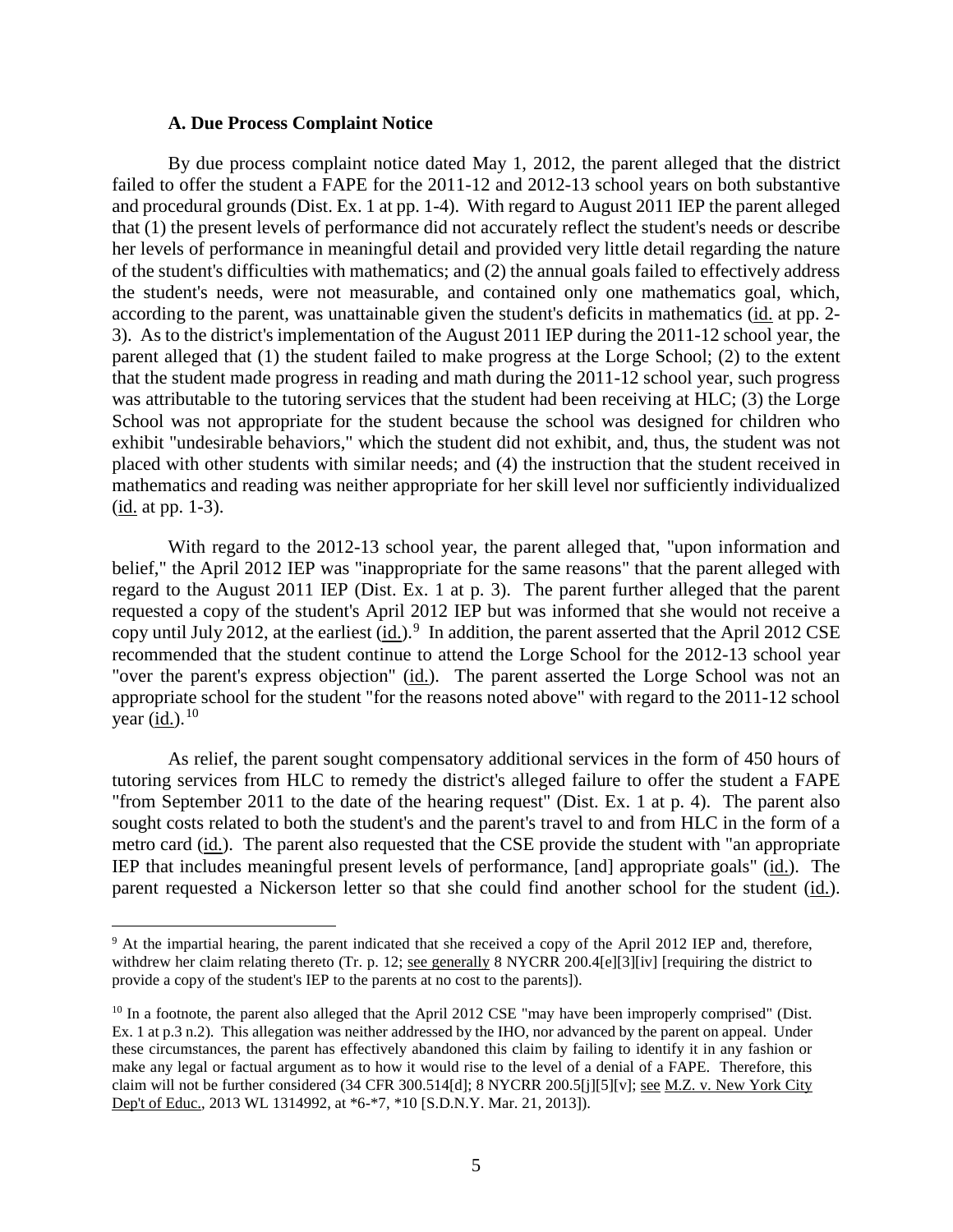Finally, the parent requested "additional tutoring hours" at HLC "for any failure of the district "to provide an appropriate program" during the pendency of the instant matter.

#### **B. Impartial Hearing Officer Decision**

An impartial hearing was convened on June 27, 2012 (Tr. pp. 1-209). Initially, the hearing record shows that the IHO sustained an objection raised by the district regarding the scope of the impartial hearing and limited the parent's claims relating to the 2012-13 school year to the parent's objection to the Lorge School as the State-approved nonpublic day school to which the district had assigned the student to attend for the 2012-13 school year (Tr. p. 17). The IHO found that the parent failed to sufficiently raise any issue or claim related to the April 2012 IEP in her due process complaint notice  $(id.)$ .<sup>11</sup>

In a decision dated August 3, 2012, the IHO determined that the district offered the student a FAPE for the 2011-12 and 2012-13 school years (IHO Decision at pp. 6-12). First, the IHO clarified that he deemed the parent's due process complaint notice to be "a request for services" and not a request for reimbursement or direct payment of tuition or services (id. at p. 6).

Turning to the merits of the 2011-12 school year, the IHO found that the August 2011 IEP was substantively appropriate and reasonably calculated to enable the student to receive meaningful educational benefits (IHO Decision at p. 12). Finding that the August 2011 CSE "properly reviewed all necessary documentation and secured all appropriate information from the attendees at [the CSE] meeting," the IHO determined that the resulting IEP accurately reflected the student's present levels of academic achievement and functional performance (id. at p. 9). In particular, the IHO noted that the August 2011 IEP described the student's difficulty in the area of mathematics, as well as her relatively stronger skills in reading and writing (id.). With regard to the annual goals in the August 2011 IEP, the IHO acknowledged that the there was some merit to the parent's claim that the annual goals were vague, not measurable, and not directed to the student's needs (id.). In particular, the IHO found that some of the annual goals in the August 2011 IEP dealing with language development were "probably unnecessary" and that, in the area of the student's greatest need, mathematics, the August 2011 IEP contained only one annual goal (id.). However, the IHO determined that these deficiencies were procedural in nature and did not rise to the level of a denial of a FAPE (id.).

Next, the IHO found that, in implementing the student's August 2011 IEP at the Lorge School during the 2011-12 school year, the district did not fail to implement the student's IEP in a way that denied the student a FAPE (IHO Decision at pp. 9-12). The IHO concluded that the hearing record established that the student received instruction at an appropriate level and with sufficient individualized attention (id. at p. 10). Moreover, the IHO noted that the parent's testimony that the work at the Lorge School was not challenging enough for the student conflicted with allegations in the parent's due process complaint notice that the pace of the work at the Lorge School was too quick and often over the student's head (id. at p. 11). The IHO also rejected as speculative the parent's contention that any and all progress made by the student while at the Lorge

<sup>&</sup>lt;sup>11</sup> The IHO informed the parent that she could withdraw any or all of her challenges related to the 2012-13 school year and revisit them in another impartial hearing if she elected to do so by filing another due process complaint notice, but the parent declined to do so (Tr. pp. 17-18).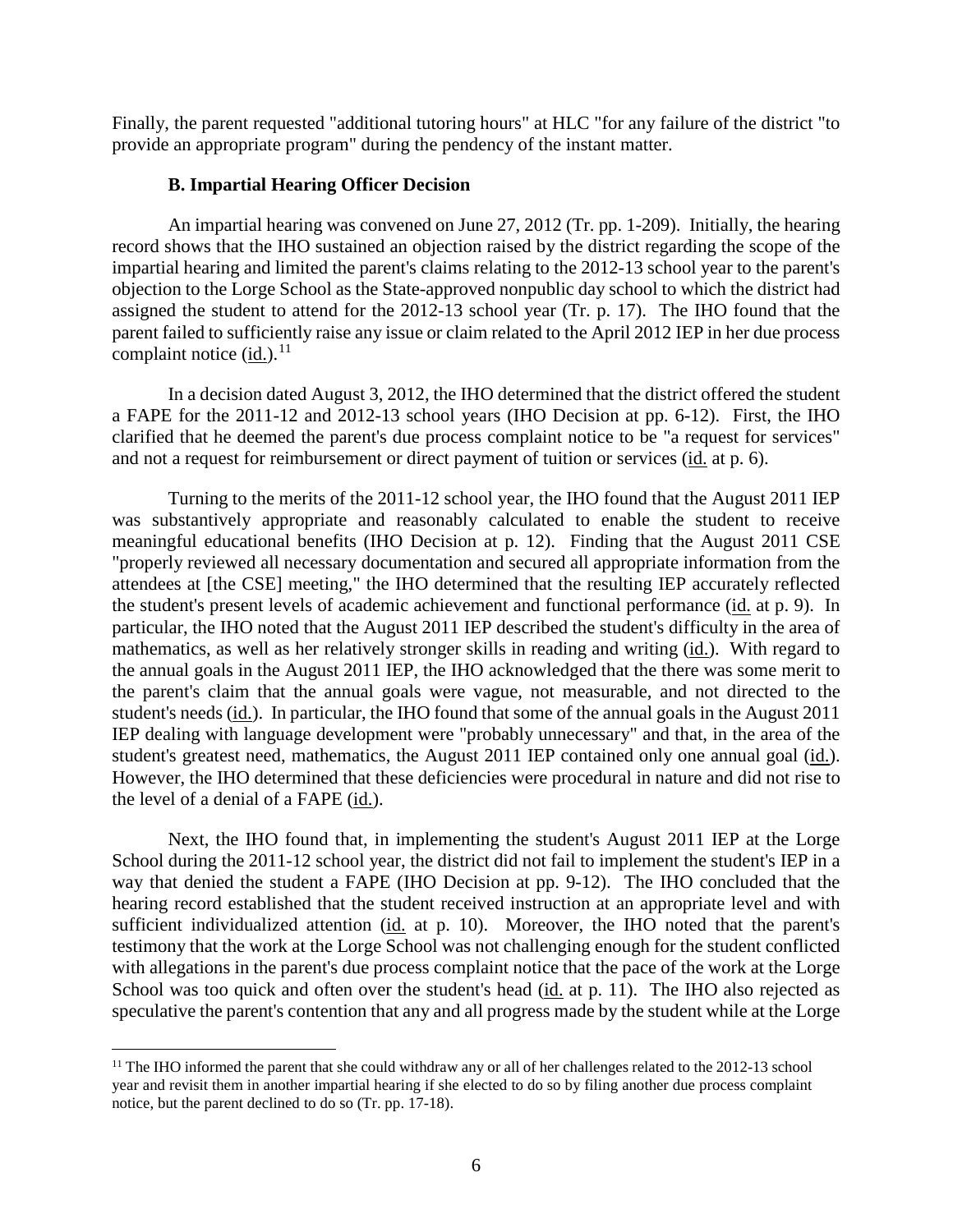School during the 2011-12 school year was attributable solely to the tutoring services that the student received at HLC (id. at pp. 11-12). Next, the IHO found that the student was appropriately grouped with the other students in her 8:1+1 special class at the Lorge School, in that the ungraded special class was comprised of students between the ages of 12 and 14, functioning at similar academic levels, and there was nothing in the hearing record that substantiated the parent's claim that the Lorge School was primarily a school for children who exhibited undesirable behaviors (id. at p. 10). Moreover, the IHO noted that the teacher of the student's class used a behavior plan that adequately addressed any inappropriate behaviors, such that there was a minimal impact on the orderliness of the classroom (id.).

Finally, with regard to the parent's challenge to the Lorge School as the State-approved nonpublic day school to which the district assigned the student to attend for the 2012-13 school year, the IHO noted that, during the impartial hearing, the parent claimed that she objected to the school because the student was bullied and picked on by other students in her class (IHO Decision at p. 11). However, the IHO found that, because the parent had failed to state this basis for her objection in her due process complaint notice, it was improper for her to later raise the issue of bullying at the impartial hearing (IHO Decision at p. 11). The IHO also rejected the parent's further objections to the appropriateness of the Lorge School for the student's 2012-13 school year, which mirrored the parent's claims with respect to the 2011-12 school year, as such claims had already been examined and rejected (id. at p. 12).

#### **IV. Appeal for State-Level Review**

The parent appeals seeking to overturn the IHO's decision that the district offered the student a FAPE for the 2011-12 and 2012-13 school years. First, the parent asserts that the IHO erred in his determination that the August 2011 CSE developed an appropriate IEP for the student. The parent argues that the present levels of academic achievement and functional performance in the August 2011 IEP contained inaccuracies, contradictions, and lacked meaningful detail. The parent also argues that the annual goals in the August 2011 IEP were inadequate. Specifically, the parent maintains that the annual goals were vague, not measurable, and not directed to the student's needs. The parent also argues that the August 2011 IEP contained only one mathematics goal, which the parent claims was inadequate given the student's deficits in mathematics, and that the seven annual goals relating to ELA skills were overreaching and, like the mathematics goal, unattainable. Furthermore, the parent alleges that, although the IHO found the parent's allegations with regard to the annual goals meritorious, he erred in determining that such deficiencies did not rise to the level of a denial of a FAPE, noting that the IHO offered little or no explanation for this conclusion.

Next, the parent asserts that the IHO erred in his determination that, in implementing the student's August 2011 IEP at the Lorge School, the district did not deviate from the student's IEP in a material or substantial way that would have resulted in a failure to offer the student a FAPE. Specifically, the parent argues that IHO should have determined that the Lorge School was a "behavior school" that was not appropriate for the student and that the student was not grouped with other students of similar needs during the 2011-12 school year. The parent also contends that, contrary to the findings of the IHO, the student made little-to-no academic progress at the Lorge School because she was not receiving necessary instruction, especially in mathematics. Moreover, to the extent that the student did make progress during the 2011-12 school year, the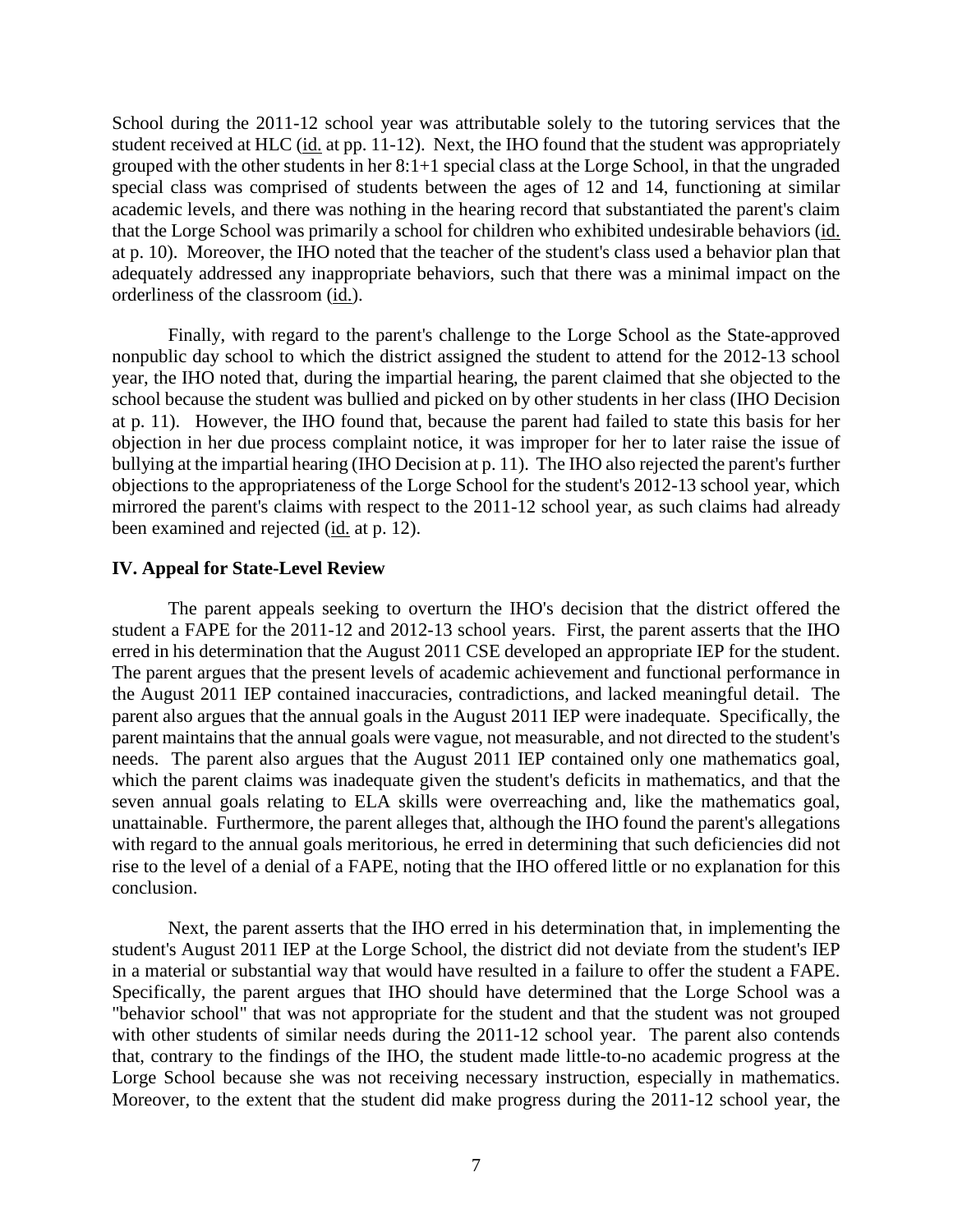parent argues that the IHO erred in rejecting the evidence in the hearing record that such progress was attributable to the private tutoring services that the student had received at HLC.

With regard to the 2012-13 school year, the parent argues that the April 2012 IEP and the district's assignment of the student to the Lorge School resulted in a denial of a FAPE. Specifically, the parent argues that the IHO erred by precluding the parent from developing her claims at the impartial hearing related to the development and content of the April 2012 IEP and by limiting the parent's 2012-13 school year claims to those relating to the district's assignment of the student to attend the Lorge School. The parent maintains that, because she had not yet received a copy of the April 2012 IEP at the time she filed the due process complaint notice, her allegation that the April 2012 IEP was inappropriate, for the same reasons enumerated for the August 2011 IEP, sufficiently preserved her claims challenging the substance of the April 2012 IEP. In addition, the parent argues that the IHO erred in failing to address her claim that she was denied meaningful participation at the April 2012 CSE meeting when the CSE informed her that she would need a different meeting to challenge the student's assignment to the Lorge School for the 2012-13 school year. Relative to the assignment of the student to the Lorge School for the 2012-13 school year, the parent argues that the IHO applied an overly strict pleading standard and should have considered her bullying allegations as the basis for her objection to the district's assignment of the student to attend the Lorge School for the 2012-13 school year.

As relief, the parent requests a vacatur of the IHO's decision and compensatory additional services in the form of 450 hours of tutoring services at HLC to remedy the district's failure to offer the student a FAPE for the 2011-12 school year. The parent also requests that the CSE develop an appropriate IEP for the 2012-13 school year or, in the alternative, requests that the case be remanded to the IHO for a determination, in the first instance, addressing the appropriateness of the April 2012 IEP. The parent also requests an order requiring the district to issue a Nickerson letter or to place the student in a different nonpublic school.<sup>12</sup>

In an answer, the district responds to the parent's petition by admitting or denying the allegations raised and asserting that the IHO's correctly determined that the district offered the student a FAPE for the 2011-12 and 2012-13 school years.

## **V. Applicable Standards**

Two purposes of the IDEA (20 U.S.C. §§ 1400-1482) are (1) to ensure that students with disabilities have available to them a FAPE that emphasizes special education and related services designed to meet their unique needs and prepare them for further education, employment, and independent living; and (2) to ensure that the rights of students with disabilities and parents of such

 $12$  Neither an IHO nor an SRO has the jurisdiction to resolve a dispute regarding whether the student is a member of the class in Jose P., the extent to which the district may be bound or may have violated the consent order issued by a district court, or the appropriate remedy for the alleged violation of the order, including the remedy of a Nickerson letter (R.K. v. New York City Dep't of Educ., 2011 WL 1131492, at \*17 n.29 [E.D.N.Y. Jan. 21, 2011], adopted at 2011 WL 1131522, at \*4 [Mar. 28, 2011], aff'd sub nom. R.E., 694 F.3d 167; W.T. v. Bd. of Educ., 716 F. Supp. 2d 270, 289-90 n.15 [S.D.N.Y. 2010]; see F.L. v. New York City Dep't of Educ., 2012 WL 4891748, at \*11-\*12 [S.D.N.Y. Oct. 16, 2012]; P.K. v. New York City Dept. of Educ. (Region 4), 819 F. Supp. 2d 90, 101 n.3 [E.D.N.Y. 2011]; M.S., 734 F. Supp. 2d at 279 [addressing the applicability and parents' rights to enforce the Jose P. consent order]). Therefore, this portion of the parent's request for relief will not be further addressed.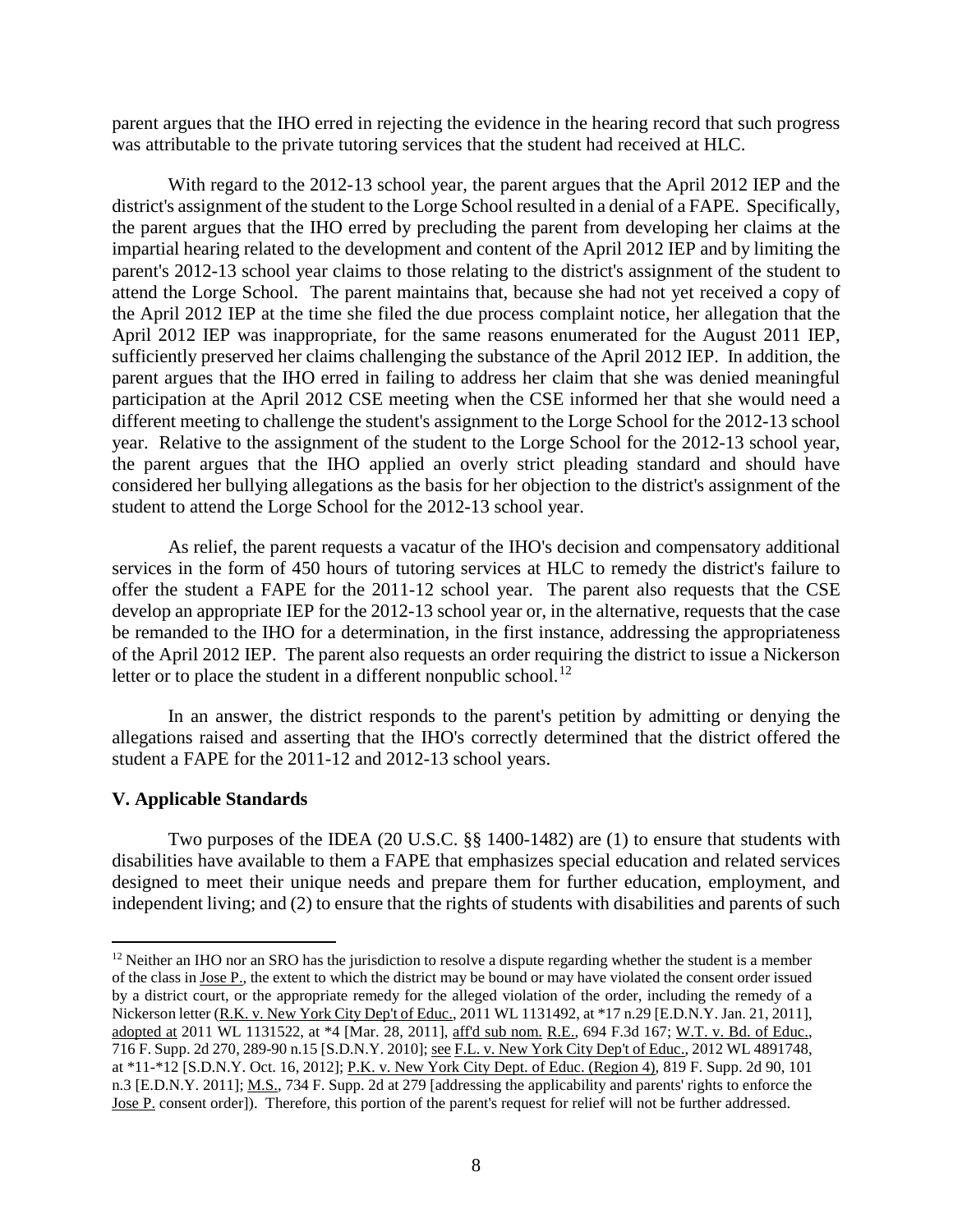students are protected (20 U.S.C. § 1400[d][1][A]-[B]; see generally Forest Grove Sch. Dist. v. T.A., 557 U.S. 230, 239 [2009]; Bd. of Educ. v. Rowley, 458 U.S. 176, 206-07 [1982]).

A FAPE is offered to a student when (a) the board of education complies with the procedural requirements set forth in the IDEA, and (b) the IEP developed by its CSE through the IDEA's procedures is reasonably calculated to enable the student to receive educational benefits (Rowley, 458 U.S. at 206-07; R.E. v. New York City Dep't. of Educ., 694 F.3d 167, 189-90 [2d Cir. 2012]; M.H. v. New York City Dep't of Educ., 685 F.3d 217, 245 [2d Cir. 2012]; Cerra v. Pawling Cent. Sch. Dist., 427 F.3d 186, 192 [2d Cir. 2005]). "'[A]dequate compliance with the procedures prescribed would in most cases assure much if not all of what Congress wished in the way of substantive content in an IEP'" (Walczak v. Florida Union Free Sch. Dist., 142 F.3d 119, 129 [2d Cir. 1998], quoting Rowley, 458 U.S. at 206; see T.P. v. Mamaroneck Union Free Sch. Dist., 554 F.3d 247, 253 [2d Cir. 2009]). While the Second Circuit has emphasized that school districts must comply with the checklist of procedures for developing a student's IEP and indicated that "[m]ultiple procedural violations may cumulatively result in the denial of a FAPE even if the violations considered individually do not" (R.E., 694 F.3d at 190-91), the Court has also explained that not all procedural errors render an IEP legally inadequate under the IDEA (M.H., 685 F.3d at 245; A.C. v. Bd. of Educ., 553 F.3d 165, 172 [2d Cir. 2009]; Grim v. Rhinebeck Cent. Sch. Dist., 346 F.3d 377, 381 [2d Cir. 2003]; Perricelli v. Carmel Cent. Sch. Dist., 2007 WL 465211, at \*10 [S.D.N.Y. Feb. 9, 2007]). Under the IDEA, if procedural violations are alleged, an administrative officer may find that a student did not receive a FAPE only if the procedural inadequacies (a) impeded the student's right to a FAPE, (b) significantly impeded the parents' opportunity to participate in the decision-making process regarding the provision of a FAPE to the student, or (c) caused a deprivation of educational benefits (20 U.S.C. § 1415[f][3][E][ii]; 34 CFR 300.513[a][2]; 8 NYCRR 200.5[j][4][ii]; Winkelman v. Parma City Sch. Dist., 550 U.S. 516, 525-26 [2007]; R.E., 694 F.3d at 190; M.H., 685 F.3d at 245; A.H. v. Dep't of Educ., 394 Fed. App'x 718, 720, 2010 WL 3242234 [2d Cir. Aug. 16, 2010]; E.H. v. Bd. of Educ., 2008 WL 3930028, at \*7 [N.D.N.Y. Aug. 21, 2008], aff'd, 361 Fed. App'x 156, 2009 WL 3326627 [2d Cir. Oct. 16, 2009]; Matrejek v. Brewster Cent. Sch. Dist., 471 F. Supp. 2d 415, 419 [S.D.N.Y. 2007], aff'd, 293 Fed. App'x 20, 2008 WL 3852180 [2d Cir. Aug. 19, 2008]).

The IDEA directs that, in general, an IHO's decision must be made on substantive grounds based on a determination of whether the student received a FAPE (20 U.S.C. § 1415[f][3][E][i]). A school district offers a FAPE "by providing personalized instruction with sufficient support services to permit the child to benefit educationally from that instruction" (Rowley, 458 U.S. at 203). However, the "IDEA does not itself articulate any specific level of educational benefits that must be provided through an IEP" (Walczak, 142 F.3d at 130; see Rowley, 458 U.S. at 189). The statute ensures an "appropriate" education, "not one that provides everything that might be thought desirable by loving parents" (Walczak, 142 F.3d at 132, quoting Tucker v. Bay Shore Union Free Sch. Dist., 873 F.2d 563, 567 [2d Cir. 1989] [citations omitted]; see Grim, 346 F.3d at 379). Additionally, school districts are not required to "maximize" the potential of students with disabilities (Rowley, 458 U.S. at 189, 199; Grim, 346 F.3d at 379; Walczak, 142 F.3d at 132). Nonetheless, a school district must provide "an IEP that is 'likely to produce progress, not regression,' and . . . affords the student with an opportunity greater than mere 'trivial advancement'" (Cerra, 427 F.3d at 195, quoting Walczak, 142 F.3d at 130 [citations omitted]; see T.P., 554 F.3d at 254; P. v. Newington Bd. of Educ., 546 F.3d 111, 118-19 [2d Cir. 2008]; Perricelli, 2007 WL 465211, at \*15). The IEP must be "reasonably calculated to provide some 'meaningful' benefit"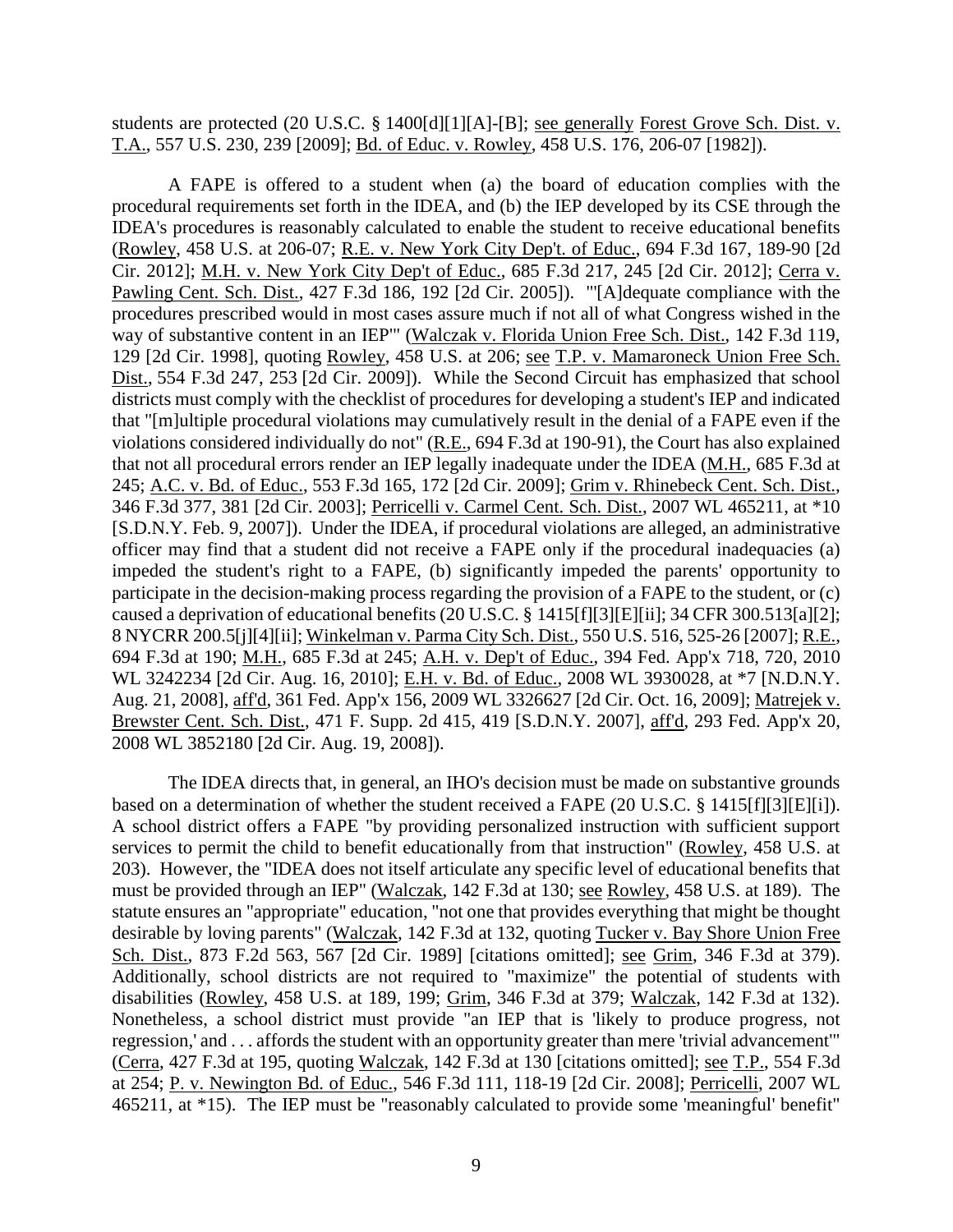(Mrs. B. v. Milford Bd. of Educ., 103 F.3d 1114, 1120 [2d Cir. 1997]; see Rowley, 458 U.S. at 192). The student's recommended program must also be provided in the least restrictive environment (LRE) (20 U.S.C. § 1412[a][5][A]; 34 CFR 300.114[a][2][i], 300.116[a][2]; 8 NYCRR 200.1[cc], 200.6[a][1]; <u>see Newington</u>, 546 F.3d at 114; Gagliardo v. Arlington Cent. Sch. Dist., 489 F.3d 105, 108 [2d Cir. 2007]; Walczak, 142 F.3d at 132; G.B. v. Tuxedo Union Free Sch. Dist., 751 F. Supp. 2d 552, 573-80 [S.D.N.Y. 2010], aff'd, 486 Fed. App'x 954, 2012 WL 4946429 [2d Cir. Oct. 18, 2012]; E.G. v. City Sch. Dist. of New Rochelle, 606 F. Supp. 2d 384, 388 [S.D.N.Y. 2009]; Patskin v. Bd. of Educ., 583 F. Supp. 2d 422, 428 [W.D.N.Y. 2008]).

An appropriate educational program begins with an IEP that includes a statement of the student's present levels of academic achievement and functional performance (see 34 CFR 300.320[a][1]; 8 NYCRR 200.4[d][2][i]; Tarlowe v. New York City Bd. of Educ., 2008 WL 2736027, at \*6 [S.D.N.Y. July 3, 2008] [noting that a CSE must consider, among other things, the "results of the initial evaluation or most recent evaluation" of the student, as well as the "'academic, developmental, and functional needs'" of the student]), establishes annual goals designed to meet the student's needs resulting from the student's disability and enable him or her to make progress in the general education curriculum (see 34 CFR 300.320[a][2][i], [2][i][A]; 8 NYCRR 200.4[d][2][iii]), and provides for the use of appropriate special education services (see 34 CFR 300.320[a][4]; 8 NYCRR 200.4[d][2][v]; see also Application of the Dep't of Educ., Appeal No. 07-018; Application of a Child with a Disability, Appeal No. 06-059; Application of the Dep't of Educ., Appeal No. 06-029; Application of a Child with a Disability, Appeal No. 04-046; Application of a Child with a Disability, Appeal No. 02-014; Application of a Child with a Disability, Appeal No. 01-095; Application of a Child Suspected of Having a Disability, Appeal No. 93-9).

A board of education may be required to reimburse parents for their expenditures for private educational services obtained for a student by his or her parents, if the services offered by the board of education were inadequate or inappropriate, the services selected by the parents were appropriate, and equitable considerations support the parents' claim (Florence County Sch. Dist. Four v. Carter, 510 U.S. 7 [1993]; Sch. Comm. of Burlington v. Dep't of Educ., 471 U.S. 359, 369- 70 [1985]; R.E., 694 F.3d at 184-85; T.P., 554 F.3d at 252). In Burlington, the Court found that Congress intended retroactive reimbursement to parents by school officials as an available remedy in a proper case under the IDEA (471 U.S. at 370-71; see Gagliardo, 489 F.3d at 111; Cerra, 427 F.3d at 192). "Reimbursement merely requires [a district] to belatedly pay expenses that it should have paid all along and would have borne in the first instance" had it offered the student a FAPE (Burlington, 471 U.S. at 370-71; see 20 U.S.C. § 1412[a][10][C][ii]; 34 CFR 300.148).

When a school district deprives a disabled child of a FAPE in violation of the IDEA, the IDEA allows "appropriate" relief to be awarded, which includes compensatory education or additional services—specifically, the "replacement of educational services that the child should have received in the first place" (Reid v. District of Columbia, 401 F.3d 516, 518 [D.C. Cir. 2005]; accord Newington, 546 F.3d at 123). Compensatory education is an equitable remedy that is tailored to meet the unique circumstances of each case (Wenger v. Canastota, 979 F. Supp. 147 [N.D.N.Y. 1997]). Within the Second Circuit, compensatory relief in the form of supplemental special education or related services has been awarded to such students if there has been a denial of a FAPE (see Newington, 546 F.3d at 123 [stating that "[t]he IDEA allows a hearing officer to fashion an appropriate remedy, and . . . compensatory education is an available option under the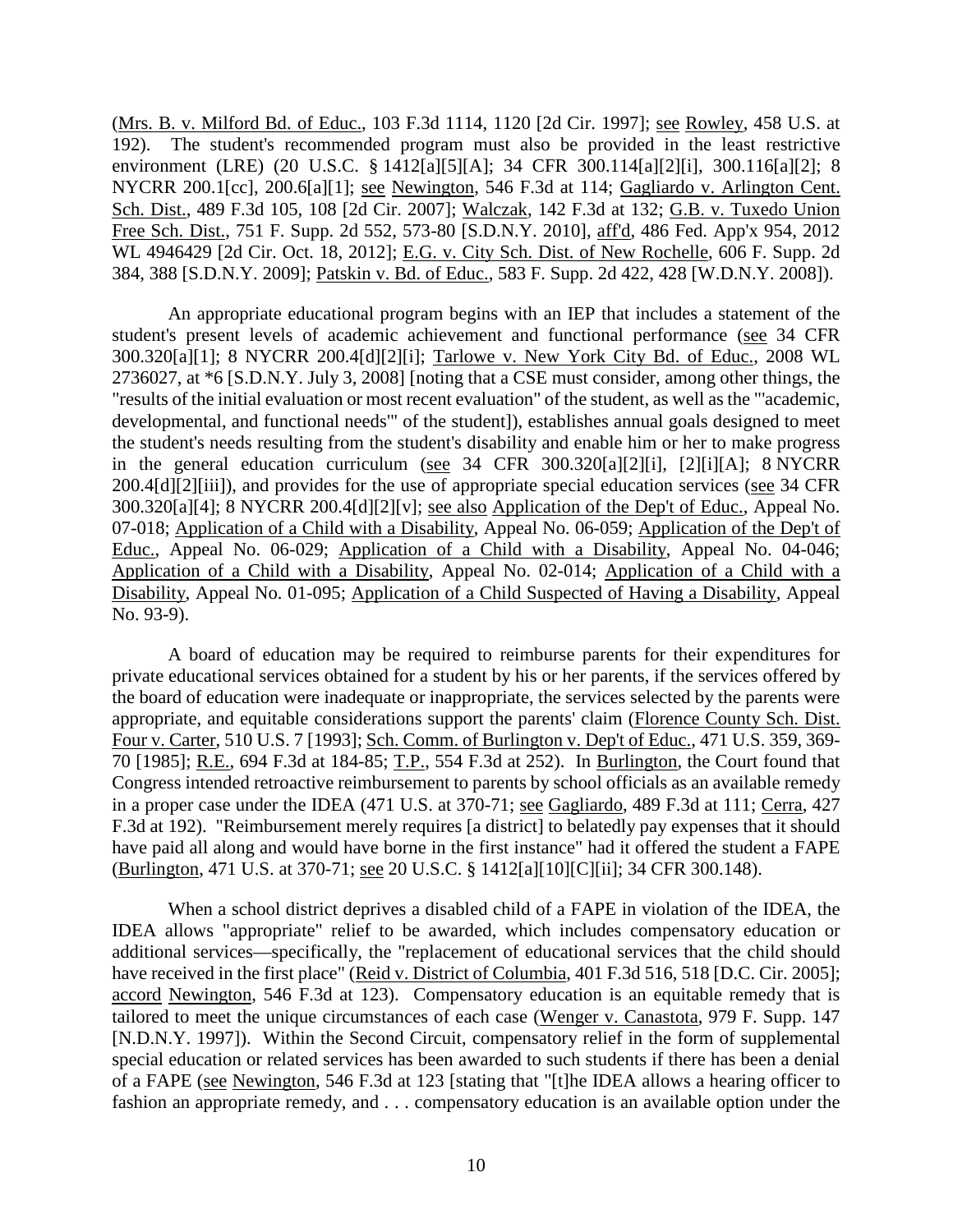Act to make up for denial of a [FAPE]"]; Student X. v. New York City Dep't of Educ., 2008 WL 4890440, at \*23 [E.D.N.Y. Oct. 30, 2008] [finding that compensatory education may be awarded to students under the age of twenty-one]; see generally R.C. v. Bd of Educ., 2008 LEXIS 113149, at \*38-40 [S.D.N.Y. March 6, 2008]). Likewise, SROs have awarded compensatory "additional services" to students who remain eligible to attend school and have been denied appropriate services, if such deprivation of instruction could be remedied through the provision of additional services before the student becomes ineligible for instruction by reason of age or graduation (Bd. of Educ. v. Munoz, 16 A.D.3d 1142 [4th Dep't 2005] [finding it proper for an SRO to order a school district to provide "make-up services" to a student upon the school district's failure to provide those educational services to the student during home instruction]; Application of a Student with a Disability, Appeal No. 09-111 [adding summer reading instruction to an additional services award]; Application of the Bd. of Educ., Appeal No. 09-054 [awarding additional instructional services to remedy a deprivation of instruction]; Application of a Student with a Disability, Appeal No. 09-044 [awarding "make-up" counseling services to remedy the deprivation of such services]; Application of a Student with a Disability, Appeal No. 09-035 [awarding 1:1 reading instruction as compensation for a deprivation of a FAPE]; Application of a Student with a Disability, Appeal No. 08-072 [awarding after school and summer reading instruction as compensatory services to remedy a denial of a FAPE]; Application of the Bd. of Educ., Appeal No. 08-060 [upholding additional services awards of physical therapy and speech-language therapy]; Application of a Student with a Disability, Appeal No. 08-035 [awarding ten months of home instruction services as compensatory services]; Application of the Bd. of Educ., Appeal No. 06-074; Application of a Child with a Disability, Appeal No. 05-041; Application of a Child with a Disability, Appeal No. 04-054).

Under State law, the burden of proof is on the school district during an impartial hearing, except that a parent seeking tuition reimbursement for a unilateral placement has the burden of proof regarding the appropriateness of such placement (Educ. Law § 4404[1][c]; see R.E., 694 F.3d at 184-85; M.P.G. v. New York City Dep't of Educ., 2010 WL 3398256, at \*7 [S.D.N.Y. Aug. 27, 2010]).

## **VI. Discussion**

## **A. 2011-12 School Year**

## **1. August 2011 IEP**

## **a. Present Levels of Performance**

Although the IHO found that the "[s]tudent's performance levels were properly obtained from the very current [p]sycho-educational [e]valuation . . . and input of attendees," the parent argues that the IHO failed to sufficiently examine whether the student's present levels of academic achievement and functional performance in the August 2011 IEP were adequate and contained meaningful detail (see IHO Decision at p. 9). A review of the evidence in the hearing record demonstrates that the August 2011 CSE carefully and accurately described the student's present levels of academic achievement, social development, and physical development and that the description of the student's needs was consistent with the evaluative information before the CSE at the time of the June and August 2011 meetings (see F.B. v. New York City Dep't of Educ., 923 F. Supp. 2d 570, 581-82 [S.D.N.Y. 2013]).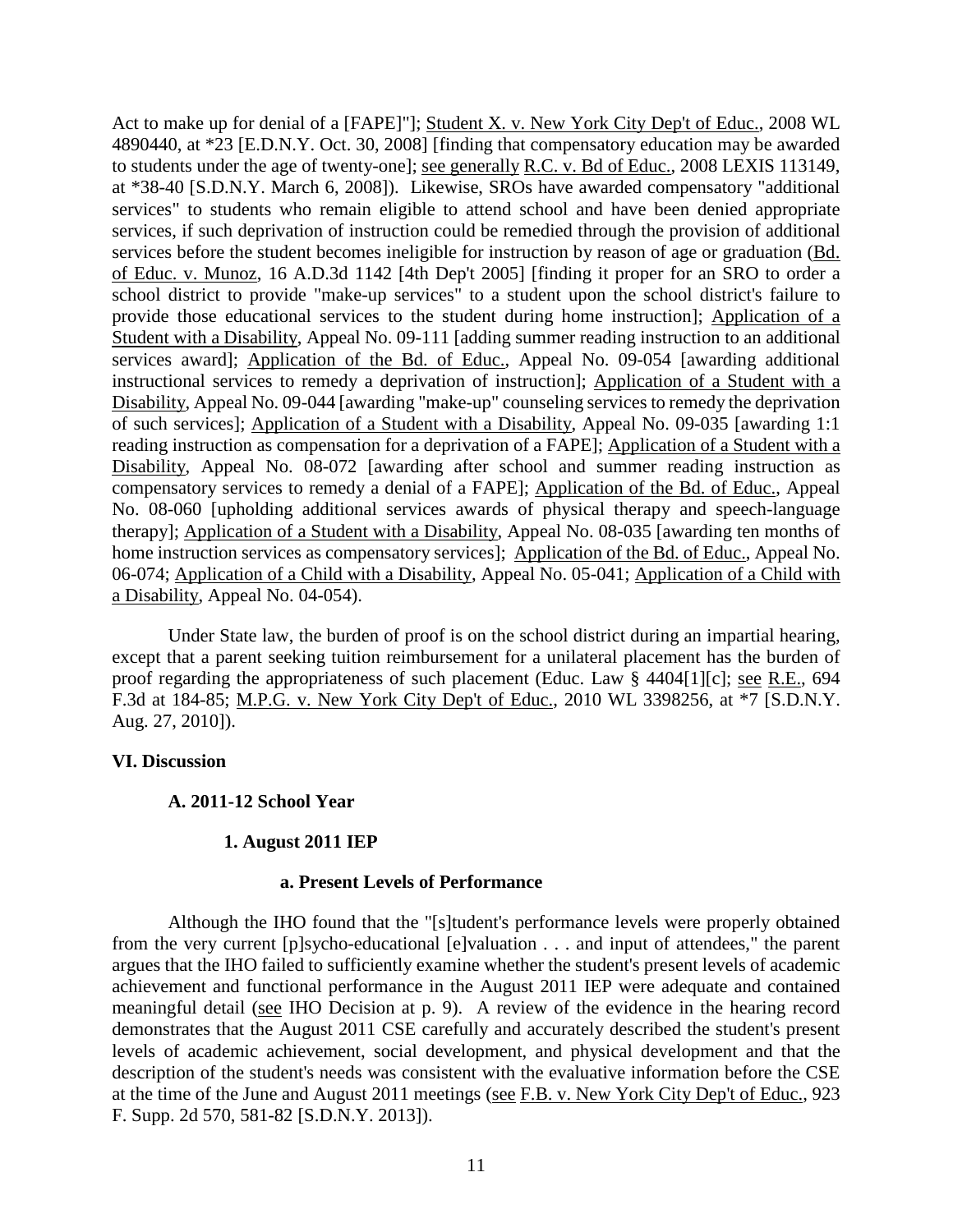Under the IDEA and State regulations, among the other elements of an IEP is a statement of a student's academic achievement and functional performance and how the student's disability affects his or her progress in relation to the general education curriculum (20 U.S.C. § 1414[d][1][A][i][I]; 34 CFR 300.320[a][1];8 NYCRR 200.4[d][2][i]; see 8 NYCRR 200.1[ww][3][i]). In developing the recommendations for a student's IEP, the CSE must consider the results of the initial or most recent evaluation; the student's strengths; the concerns of the parent for enhancing the education of their child; the academic, developmental and functional needs of the student, including, as appropriate, the student's performance on any general State or districtwide assessments as well as any special factors as set forth in federal and State regulations (34 CFR 300.324[a]; 8 NYCRR 200.4[d][2]).

In this case, while the district school psychologist who attended the June 2011 CSE meeting could not independently recall the exact documents reviewed, he testified that, based on usual practice, the CSE would have considered certain enumerated documents (Tr. pp. 43, 47-50, 61- 62). Consistent with documents described by the district school psychologist, the hearing record includes: a February 14, 2011 classroom observation report; a February 28, 2012 teacher report by the student's special education teacher; a March 15, 2011 social history report; a spring 2011 counseling summary; a March 15, 2011 a psychoeducational evaluation; and a March 23, 2011 speech-language therapy progress report (see id.; see generally Dist. Exs. 8-12; Parent Ex. B). Furthermore, as detailed below, a review of the August 2011 IEP shows that it contained information from the evaluation reports, as well as additional information about the student's achievement and functional performance levels (compare Dist. Ex. 4 at pp. 4-8, with Dist. Exs. 8- 12, and Parent Ex. B).

Consistent with the evaluative information, the August 2011 IEP indicates that the student exhibited reading and writing skills within the average range, while her mathematics skills were severely limited (compare Dist. Ex. 4 at p. 4, with Dist. Ex. 9 at p. 3, and Parent Ex. B at p. 1). For example, the August 2011 IEP included the student's standard score and instructional level on certain subtests of the Wechsler Individual Achievement Test, Third Edition (WIAT-III), as reported in the March 2011 psychoeducational evaluation, which revealed that the student's reading comprehension was within the average range and her mathematics skills were within the deficient range (compare Dist. Ex. 4 at p. 4, with Dist. Ex. 9 at p. 3). The parent argues that the March 2011 IEP was internally conflicting, in that the student's instructional level was reported as sixth grade, based on the WIAT-III letter and word identification and reading comprehension subtest results, but as fifth grade "according to her multisensory reading level" (Dist. Ex. 4 at pp. 4-5). A review of the evaluative information reveals that the fifth grade multisensory reading level likely referred to the information in the February 2011 special education teacher report that the student was working in level five of the Wilson language program, which the student's special education teacher testified was a program in which students worked on decoding and encoding skills (see Tr. p. 75; Parent Ex. B at p. 1). Therefore, as the grade levels describe different skills using different measures, the hearing record does not reflect any conflict in the August 2011 IEP in this respect (id.).

As to the student's skills in mathematics, initially, a review of the August 2011 IEP does not support the parent's assertion that the IEP failed to explain in what respects the student's skills were limited or deficient. The August 2011 IEP reported that the student was able to demonstrate place value up to two digits and was working on adding and subtracting two-digit numbers with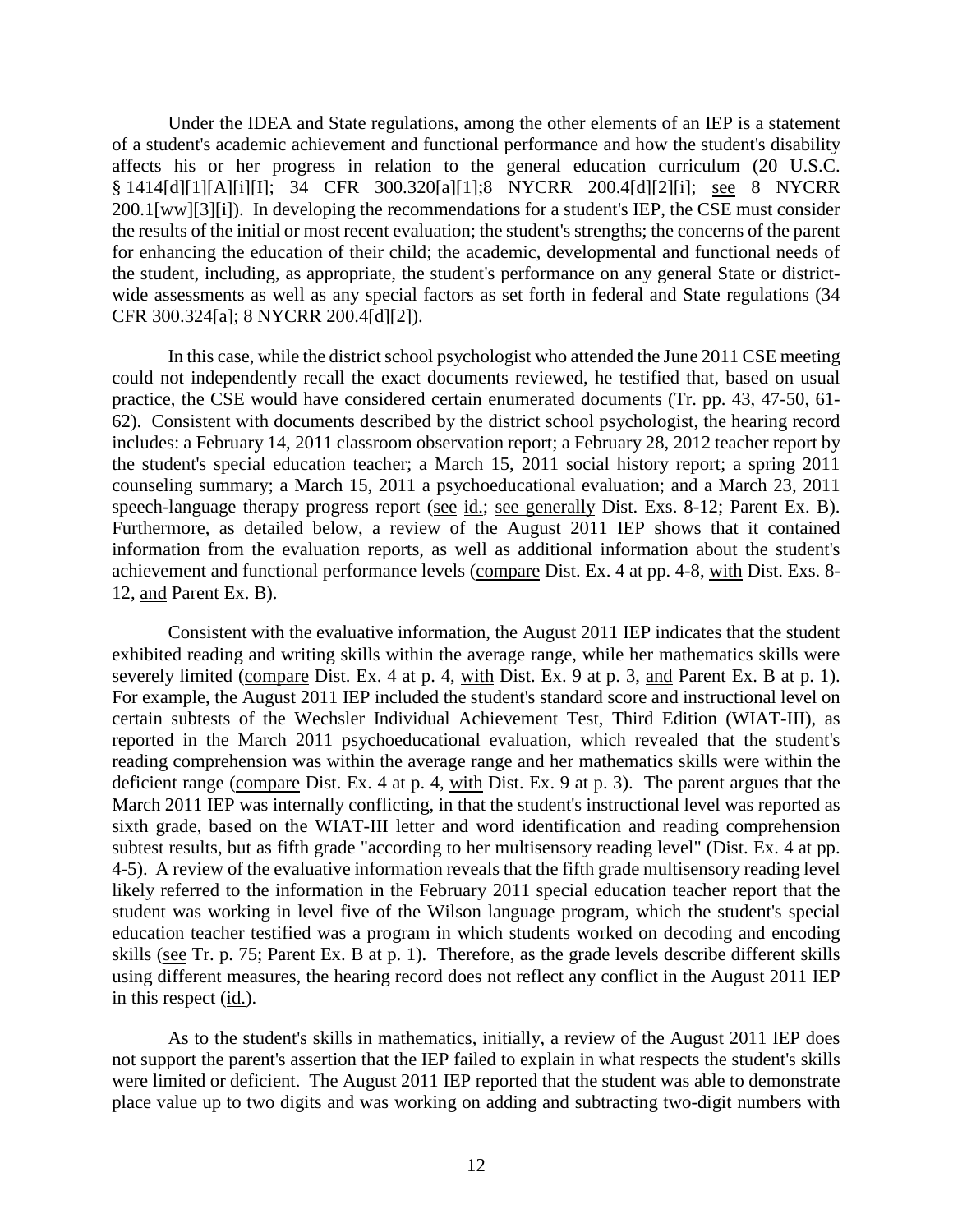regrouping (Dist. Ex. 4 at pp. 4-5). This is consistent with the particular lesson in which the student engaged when the February 2011 classroom observation took place, as well as the student's particular skills described in the February 2011 special education teacher report (see Dist. Ex. 8 at p. 1; Parent Ex. B at p. 1). Also, consistent with the March 2011 psychoeducational evaluation and the February 2011 special education teacher report, the August 2011 IEP reported that the student had not yet mastered telling time or money concepts, but she did know place value (compare Dist. Ex. 4 at p. 4, with Dist. Ex. 9 at pp. 3-4, and Parent Ex. B at p. 1). As reported in the psychoeducational evaluation, the August 2011 IEP also stated that, when attempting to solve verbally presented word problems, as the problems increased in length, the student needed the problem repeated, indicating some attention issues affecting her performance (compare Dist. Ex. 4 at p. 4, with Dist. Ex. 9 at p. 3).

While it does not appear that the description of the student's encoding and decoding skills were taken directly from any of the evaluations in the hearing record, indication that the student was "decoding four-syllable words with closed and VCE syllables" appears to be based on the student's performance relative to her multisensory (Wilson) reading program (Dist. Ex. 4 at p. 5; see Dist Ex. 4 at p. 9).

Relative to the student's social/emotional performance, the August 2011 IEP described the student as "lovely" and "quiet" and stated that, once she was comfortable, she was able to engage in spontaneous conversation (Dist. Ex. 4 at p. 6). Furthermore, the IEP described the student as having good self-esteem and positive friendships (id. at p. 7). The evidence in the hearing record shows that this description of the student's social/emotional performance was consistent with the evaluative information. For example, the classroom observation described the student's appropriate interaction with a peer (Dist. Ex. 8 at p. 2). The special education teacher report described the student as confident, very sensitive, and able to form appropriate relationships with adults and peers (Parent Ex. B at p. 3). Similarly, the spring 2011 counseling summary also reported that the student had made a "good transition" at the Lorge School and that the student was thriving socially and had developed healthy friendships (Dist. Ex. 11). The counseling summary described the student as sensitive, verbal, and displaying a healthy range of moods, and indicated that she continued to benefit from the small class size, structure and support offered at her current school (id.).

As to the student's struggles with relationships with her peers, the August 2011 IEP indicated that that the student said "she [was] happy not to be teased and picked on as ha[d] happened to her in the past" (Dist. Ex. 4 at p. 6). In addition, contrary to the parent's allegation that the IEP failed to identify the student's current concerns with her peers (as opposed to those occurring prior to the student's attendance at Lorge), the August 2011 IEP referenced a situation in which a "female peer 'picked on' [the student]" and indicated that the student "was able to seek out adults and requested conflict resolution" (id. at p. 7). The August 2011 IEP proposed that the student would benefit from working on conflict resolution and increasing her frustration tolerance (id.). Consistent with the August 2011 IEP, the parent's report of the student's social/emotional functioning, set forth in the March 2011 social history report, revealed that "in her previous schools, [the student] was often made to feel like a social outcast[, and] her peers would frequently laugh about her academic struggles" (Dist. Ex. 10 at p. 1). Therefore, the social history report indicated that the student "became very sensitive about her limitations and would often cry when scrutinized by others" but stated that, since attending Lorge, the student has made friends (id.).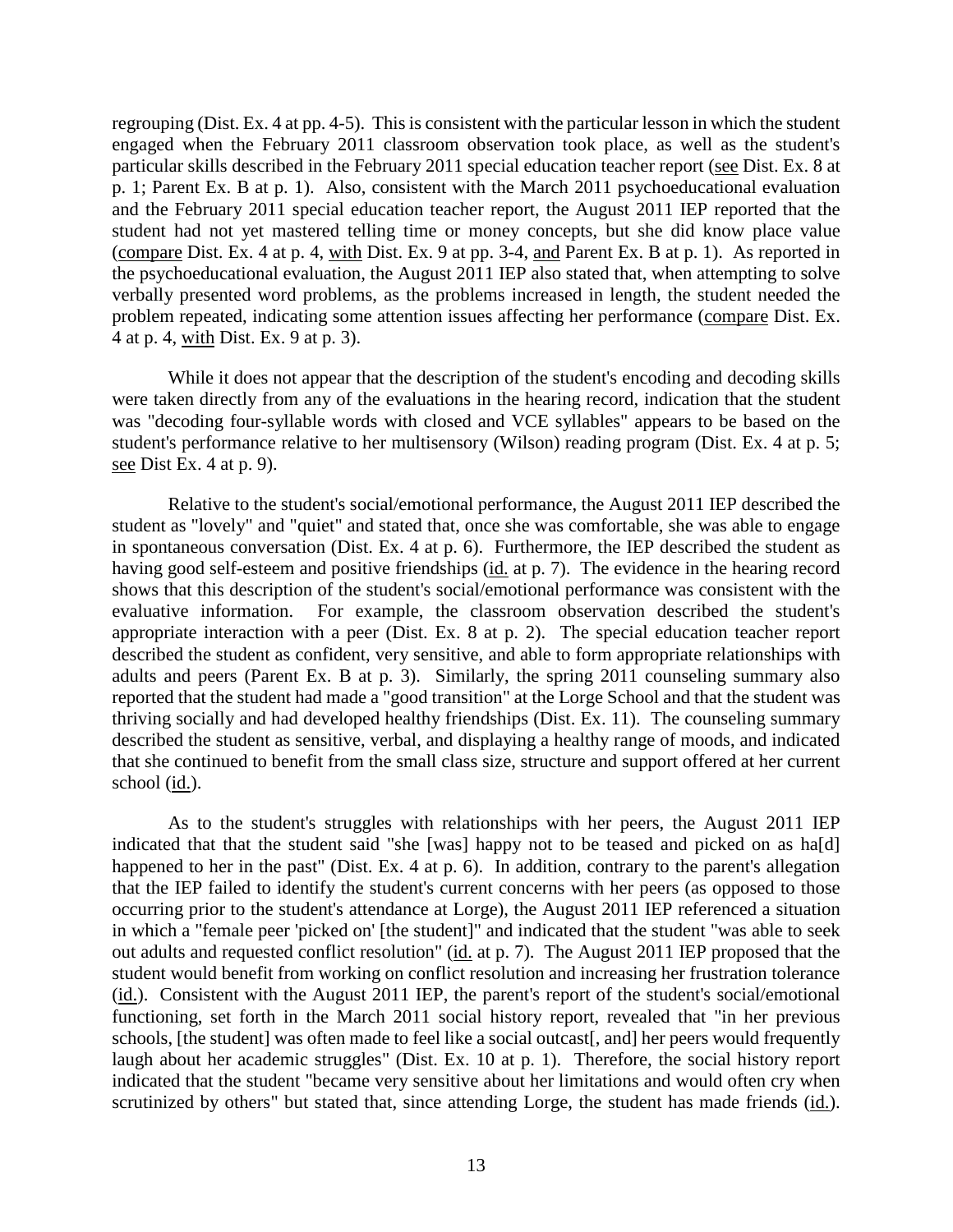The March 2011 psychoeducational report also noted the student's sensitivity, stating that the student "gets hurt when someone 'picks on' her reflecting her sensitivity" (Dist. Ex. 9 at p. 4). Therefore, review of the evidence in the hearing record reveals that the August 2011 IEP adequately described the student's struggles with her relationships with her peers.

Based on the foregoing, a review of the evaluative information in the hearing record relative to the August 2011 IEP shows that the district considered sufficient information relative to the student's present levels of academic achievement and functional performance—including the special education teacher's estimates of the student's current skills levels—in an IEP that appropriately indicated the student's special education needs arising from her disability (34 CFR 300.306[c][2]; 8 NYCRR 200.4[d][2]; see also P.G. v. New York City Dep't of Educ., 959 F.Supp.2d 499, 512 [S.D.N.Y. 2013] [holding that an IEP need not specify in detail every deficit arising from a student's disability so long as the CSE develops a program that is "designed to address precisely those issues"]).

#### **b. Annual Goals**

The parent argues that the annual goals included in the August 2011 IEP failed to align with the student's needs in that the IEP included only one mathematics goal and seven English language arts (ELA) goals that were overreaching. The parent also argues that the IEP included two annual goals related to social skills and self-control strategies that were not necessary. Moreover, the parent asserts that the IHO erred in determining that the deficiencies he identified with respect to the annual goals did not rise to the level of a denial of a FAPE. For the reasons that follow, a review of the evidence in the hearing record shows that the annual goals in the August 2011 IEP targeted the student's identified areas of need.

Under the IDEA and State regulations, an IEP must include a written statement of measurable annual goals, including academic and functional goals designed to meet the student's needs that result from the student's disability to enable the student to be involved in and make progress in the general education curriculum; and meet each of the student's other educational needs that result from the student's disability (see 20 U.S.C. § 1414[d][1][A][i][II]; 34 CFR 300.320[a][2][i]; 8 NYCRR 200.4[d][2][iii]). Each annual goal shall include the evaluative criteria, evaluation procedures and schedules to be used to measure progress toward meeting the annual goal during the period beginning with placement and ending with the next scheduled review by the committee (8 NYCRR 200.4[d][2][iii][b]; <u>see</u> 20 U.S.C. § 1414[d][1][A][i][III]; 34 CFR 300.320[a][3]).

In this case, the August 2011 IEP contained 10 annual goals to address the student's needs in the areas of reading, math, speech and language, and social/emotional development (see Dist. Ex. 4 at pp. 9-12). According to the school psychologist who attended the June 2011 CSE meeting, the goals were also developed with input from staff from the Lorge School (Tr. p. 51).

Initially, as to the parent's contention about the singular mathematics goal, a review of the August 2011 IEP reveals that the skills targeted in that goal—"multi-step multiplication and division problems with remainders by using multi-sensory manipulative"—easily could have been broken up into several distinct goals (see Dist. Ex. 4 at p. 9). To the extent that the parent cites testimony from the student's classroom teacher during the 2011-12 school year to establish that the mathematics goal in the August 2011 IEP was too difficult for the student, such retrospective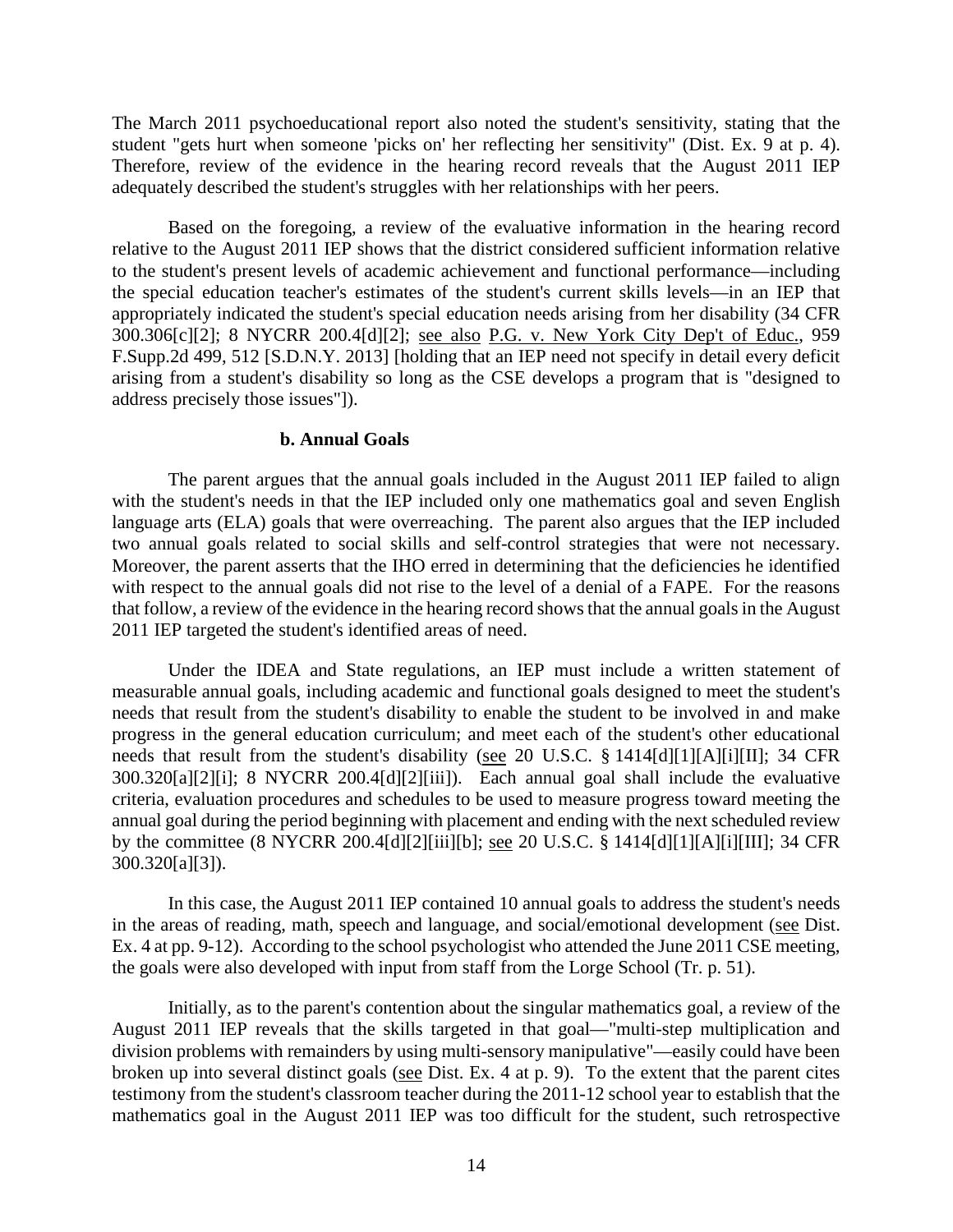evidence about the student's progress or lack thereof was not before the June or August 2011 CSEs (see Tr. pp. 141-42, 156-57; see also R.E., 694 F.3d at 186-88). However, compared to the student's then present levels of performance, described above at the time the IEP was developed, the mathematics goal appears to be ambitious relative to the student's abilities (see Dist. Ex. 4 at pp. 4, 9). Nonetheless, given that the remaining annual goals were aligned to the student's needs and the fact that the mathematics goal could have been revised before or during the school year pursuant to a request to reconvene a CSE meeting to adjust or revise the IEP (8 NYCRR 200.4[f]), or could have been carried over into the following year if not met during the 2011-12 school year, without more, I decline to conclude that such a deficiency in the math goal rises to the level of a denial of a FAPE.

Next, the parent argues that the annual goals relating to the student's ELA skills were "overreaching." To address the student's needs in the area of decoding and encoding, one annual goal provided that the student would work on segmenting, decoding and encoding up to six syllables, and understanding the principles of syllable division and common suffixes (Dist. Ex. 4at p. 9). Notwithstanding the parent's citation once again to retrospective testimony from the student's teacher for the 2011-12 school year that the student could only read one syllable words at the beginning of the school year (see Tr. p. 91), the information actually before the June or August 2011 CSE, as described above, indicated that the student was performing on grade level in encoding and decoding skills and could read four syllable words at that time (see Dist. Exs. 4 at p. 5; 9 at p. 3; Parent Ex. A at pp. 1-2).

Next, with respect to the specificity of the annual goals, the parent cites a goal that required the student to "in a small group setting, . . . spontaneously follow orally presented directions incorporating basic concepts" as an example of a goal that was too vague (see Dist. Ex. 4 at p. 12). The August 2011 IEP indicates that the goal would be measured by the student's speech-language therapist based on the student's achievement of 80 percent accuracy in four out of five trials (id.). Contrary to the parent's contention, the particular goal appears to provide sufficient information for the student's speech-language therapist to implement the goal and measure the student's progress.

A review of the August 2011 IEP also reveals that the other annual goals were measurable and aligned with the student's present levels of performance, described above (see Dist. Ex. 4 at pp. 4-12). Further, because there is evidence in the hearing record that the student struggled with some social/emotional concerns, as referred to in several of the evaluative reports reviewed by the June and August 2011 CSEs as the student's "sensitivity," and experienced some conflict with peers, the evidence in the hearing record supports the conclusion that the conflict resolution goal and the self-control goal were appropriate for this student (see Dist. Ex. 4 at p. 11; see also Dist. Exs. 4 at p. 7; 9 at p. 4; 10 at p. 1; 11; Parent Ex. B at p. 3).<sup>13</sup>

In view of the foregoing, the hearing record shows that the annual goals contained within the student's August 2011 IEP largely targeted the student's identified areas of need (see P.K. v. New York City Dep't of Educ. (Region 4), 819 F. Supp. 2d 90, 109 [S.D.N.Y. 2011], aff'd 526

<sup>&</sup>lt;sup>13</sup> To the extent the parent also asserts that the recommendation for counseling in the August 2011 IEP was not appropriate for the student, the information about the student's social/emotional functioning also supports the CSE's decision to include such a service in the IEP (see Dist. Ex. 4 at p. 15).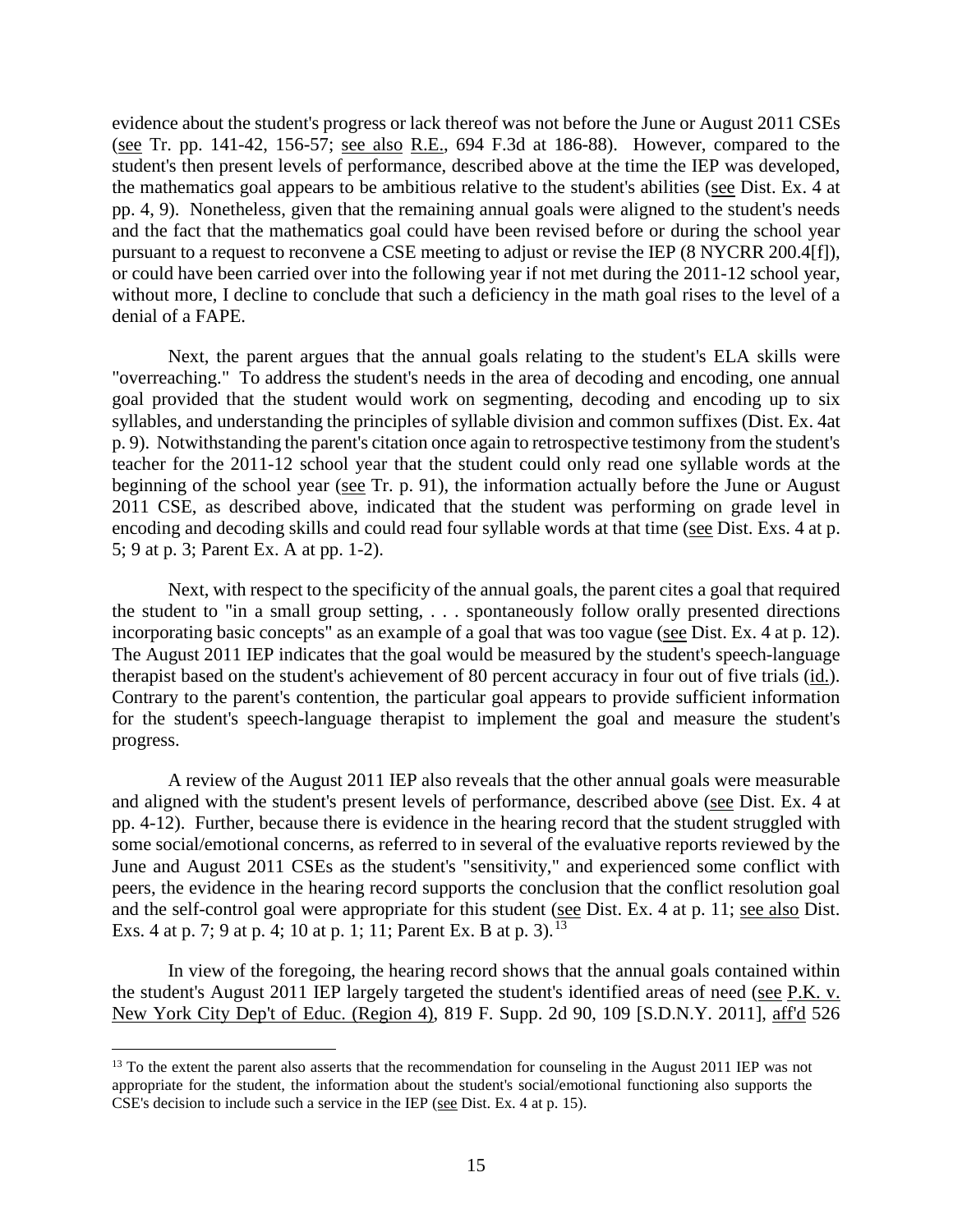Fed. App'x 135, 141 [2d Cir. May 21, 2013] ["Courts have been reluctant to find a denial of a FAPE based on failures in IEPs to identify goals or methods of measuring progress"]; see also D.A.B. v. New York City Dep't of Educ., 2013 WL 5178267, at \*11 [S.D.N.Y. Sept. 16, 2013]; E.F. v. New York City Dep't of Educ., 2013 WL 4495676, at \*18-\*19 [E.D.N.Y. Aug. 19, 2013]; D.B. v. New York City Dep't of Educ., 2013 WL 4437247, at \*13-\*14 [S.D.N.Y. Aug. 19, 2013]; Tarlowe, 2008 WL 2736027, at \*9). Accordingly, the hearing record does not support a finding that the district denied the student a FAPE for the 2011-12 school year on this basis.

Moreover, even if an examination of the annual goals supported a finding that the district engaged in a procedural violation of the IDEA, as the IHO found, the evidence in the hearing record does not support a conclusion that such a violation (a) impeded the student's right to a FAPE, (b) significantly impeded the parents' opportunity to participate in the decision-making process regarding the provision of a FAPE to the student, or (c) caused a deprivation of educational benefits (20 U.S.C. § 1415[f][3][E][ii]; 34 CFR 300.513[a][2]; 8 NYCRR 200.5[j][4][ii]). The parent's argument to the contrary focuses on her allegation that the future April 2012 CSE denied her an opportunity to participate, which is not simply not relevant to the analysis of the June or August 2011 CSEs. A review of the IHO's decision, however, does reveal that he improperly relied on retrospective evidence to conclude that the deficiencies in the student's annual goals did not rise to the level of a denial of a FAPE because "the lack of additional appropriate math [g]oal[s] did not inhibit [the] [s]tudent's classroom teacher from appropriately addressing [the] [s]tudent's math deficits" (see IHO Decision at p. 9; see also R.E., 694 F.3d at 186-88). Nonetheless, aside from this one misstep in the analysis,  $14$  a thorough review of all of the evidence in the hearing record, including the program and services recommended on the August 2011 IEP, as a whole, reveals no basis for a finding that the annual goals resulted in a denial of a FAPE and therefore there is no reason to disturb the IHO's conclusions.

## **2. Implementation of the August 2011 IEP**

The parent also argues that the student was denied a FAPE for the 2011-12 school year because the district failed to implement certain elements of the student's August 2011 IEP at the Lorge School. For the reasons that follow, the hearing record does not reflect that the district deviated from the student's August 2011 IEP in a material or substantial way that would have resulted in a failure to offer the student a FAPE

Once a parent consents to a district's provision of special education services, such services must be provided by the district in conformity with the student's IEP (20 U.S.C. § 1401[9][D]; 34 CFR 300.17[d]; see 20 U.S.C. § 1414[d]; 34 CFR 300.320). With regard to the implementation of a student's IEP, a denial of a FAPE occurs if the district deviates from substantial or significant provisions of the student's IEP in a material way and thereby precludes the student from the opportunity to receive educational benefits (T.L. v. New York City Dep't of Educ., 2012 WL 1107652, \*14 [E.D.N.Y. Mar. 30, 2012]; D.D-S. v. Southold Union Free Sch. Dist., 2011 WL 3919040, at \*13 [E.D.N.Y. Sept. 2, 2011] ], aff'd, 506 Fed. App'x 80, 2012 WL 6684585 [2d Cir. 2012]; A.L. v. New York City Dep't of Educ., 812 F. Supp. 2d 492, 503 [S.D.N.Y. 2011]; see A.P. v. Woodstock Bd. of Educ., 370 Fed. App'x 202, 205, 2010 WL 1049297 [2d Cir. Mar. 23, 2010];

<sup>&</sup>lt;sup>14</sup> I note that the IHO's decision in this case predated the Second Circuit's decision in R.E. establishing that retrospective evidence cannot be used to rehabilitate an inappropriate IEP.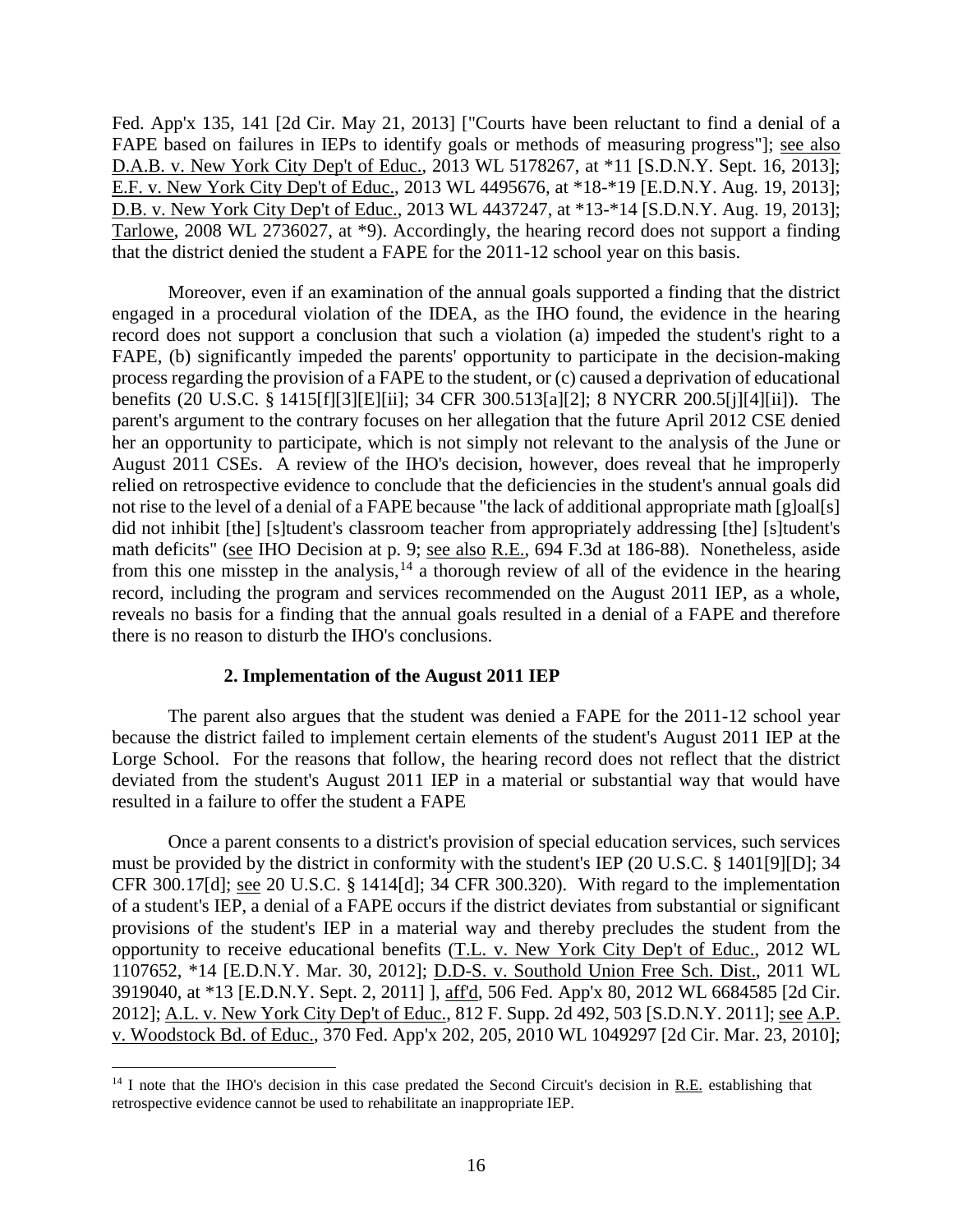Van Duyn v. Baker Sch. Dist. 5J, 502 F.3d 811, 821-22 [9th Cir. 2007]; Houston Indep. Sch. Dist. v. Bobby R., 200 F.3d 341, 349 [5th Cir. 2000]). In order to show a denial of a FAPE based on a failure to implement an IEP, a party must establish more than a de minimus failure to implement all elements of the IEP, and instead must demonstrate that the school board or other authorities failed to implement substantial or significant provisions of the IEP (Houston Inded. Sch. Dist., 200 F.3d at 349; see also Fisher v. Stafford Township Bd. of Educ., 289 Fed. App'x 520, 524-25, 2008 WL 3523992 [3d Cir. Aug. 14, 2008]; Couture v. Bd. of Educ., 535 F.3d 1243 [10th Cir. 2008]; Neosho R-V Sch. Dist. v. Clark, 315 F.3d 1022, 1027 n.3 [8th Cir. 2003]; V.M. v. N. Colonie Cent. Sch. Dist., 954 F. Supp. 2d 102, 118 [N.D.N.Y. 2013]). Accordingly, in reviewing failure to implement claims under the IDEA, courts have held that it must be ascertained whether the aspects of the IEP that were not followed were substantial, or in other words, "material" (A.P., 370 Fed. App'x at 205; see Van Duyn, 502 F.3d at 822 [holding that a "material failure occurs when there is more than a minor discrepancy between the services a school provides to a disabled [student] and the services required by the [student's] IEP"]; see also Catalan v. Dist. of Columbia, 478 F. Supp. 2d 73, 76 [D. D.C. 2007[ [holding that where a student missed a "handful" of speechlanguage therapy sessions as a result of the therapist's absence or due to the student's fatigue, the student nevertheless received consistent speech-language therapy in accordance with his IEP, and the district's failure to follow the IEP was excusable under the circumstances and did not amount to a failure to implement the student's program]). State regulations also provide that the district must provide special education and related services to the student in accordance with the student's IEP and must make a good faith effort to assist the student to achieve the annual goals in the IEP (8 NYCRR 200.4[e][7]). As discussed below, the parent asserts that the district failed to implement the August 2011 IEP, in that the student was inappropriately grouped with children of similar needs, in violation of State regulations, and that the student failed to make progress during the 2011-12 school year while at the Lorge School.

#### **a. Grouping**

The parent asserts that the IHO erred in determining that the student was placed with students with similar needs at the Lorge School. In particular, the parent claims that the educational program at the Lorge School was geared toward behavioral control. For the reasons that follow, the hearing record supports the findings of the IHO that the student was appropriately grouped at the Lorge School.

State regulations require that in special classes, students must be suitably grouped for instructional purposes with other students having similar individual needs (8 NYCRR 200.1[ww][3][ii], 200.6[a][3], [h][3]; see Walczak, 142 F.3d at 133 [upholding a district's determination to group a student in a classroom with students of different intellectual, social, and behavioral needs, where sufficient similarities existed]). State regulations further provide that determinations regarding the size and composition of a special class shall be based on the similarity of the individual needs of the students according to: levels of academic or educational achievement and learning characteristics; levels of social development; levels of physical development; and the management needs of the students in the classroom (8 NYCRR 200.6[h][2]; see 8 NYCRR 200.1[ww][3][i][a]-[d]). The social and physical levels of development of the individual students shall be considered to ensure beneficial growth to each student, although neither should be a sole basis for determining placement (8 NYCRR 200.6[a][3][ii], [iii]). Further, while the management needs of students may vary, the modifications, adaptations and other resources are to be provided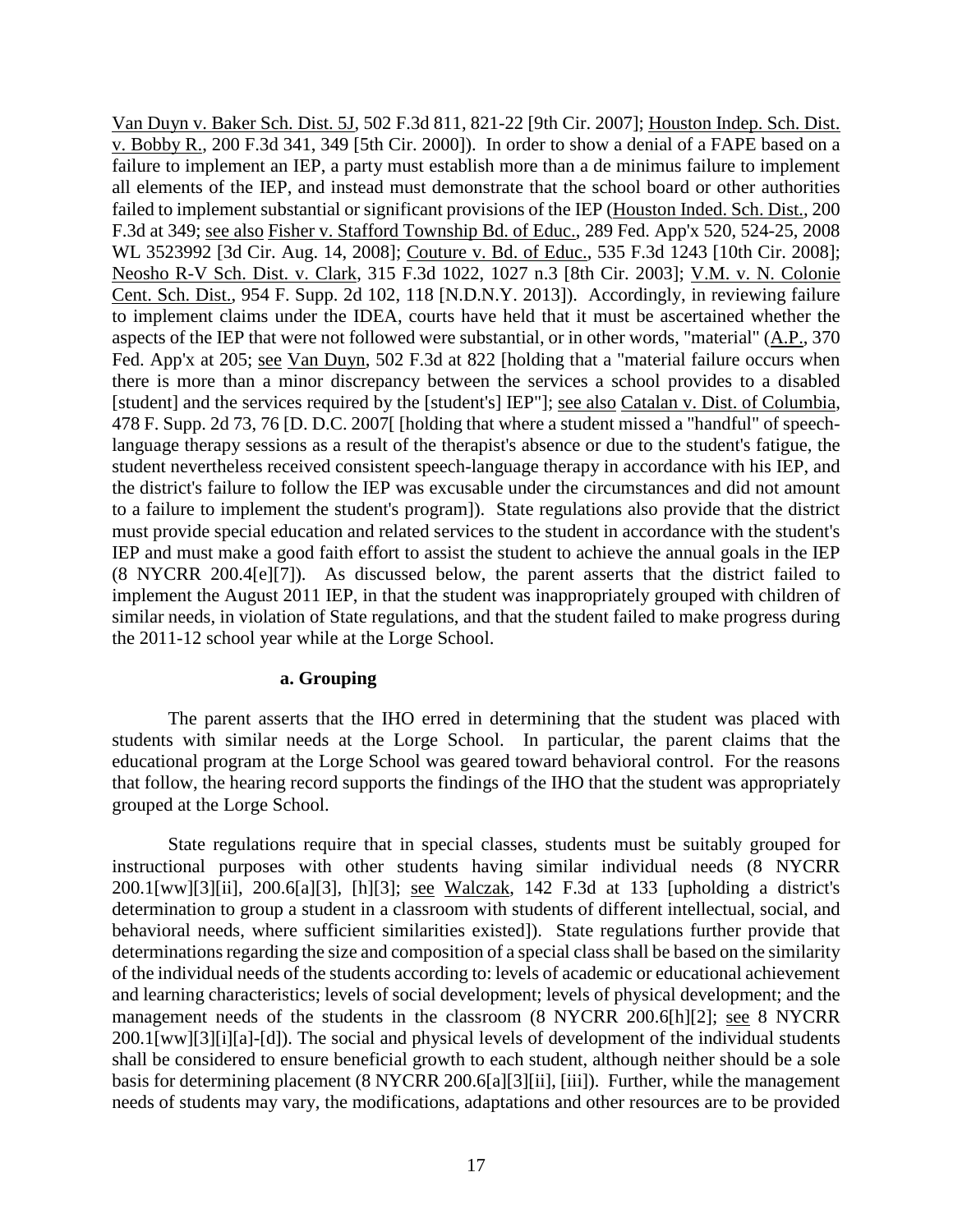to students so that they do not detract from the opportunities of the other students in the class (8 NYCRR 200.6[a][3][iv]).

In this case, the student's 2011-12 Lorge School special education teacher testified that the class was comprised of eight students, ages 12 to 15, approximately half of which have been classified as students with learning disabilities and the other half with emotional disturbances, "with some overlaps" (Tr. pp. 74-76). According to the hearing record, the students began each school day with a Wilson language lesson, which focused on decoding and encoding skills, followed by reading comprehension and mathematics (Tr. p. 75). The special education teacher testified that the mathematics abilities of the other students in the class ranged from low fifth grade to high sixth grade, with the student functioning around low fourth grade at the beginning of the school year but progressing to approximately the low fifth grade by the end of the year (Tr. pp. 78- 80, 85). According to the special education teacher, in ELA, the students in the class mostly functioned at the sixth grade level in decoding and encoding, but varied more with respect to reading comprehension, with one student functioning at a seventh grade level, three at sixth grade, two at fifth grade, and one at second grade, with the student in this case functioning at about the high fifth grade level (Tr. pp. 80-81). The special education teacher stated that, for ELA instruction, the students were placed into two groups according to ability but that, since the students' reading comprehension skills were more varied, comprehension lessons were completely individualized (Tr. pp. 81-82). In mathematics, she testified that the students were again placed in one of two groups according to ability (Tr. p. 83). She indicated that the students began mathematics instruction with multiplication drills (id.). The special education teacher further explained that she worked primarily with the lower functioning group, in which the student was placed, while the teacher assistant worked with the higher functioning group because they needed less assistance (Tr. p. 83-84).

Turning to the parent's argument that the Lorge School was primarily a behavior school and that academics were not the focus, the hearing record demonstrates that the student's 2011-12 Lorge School special education teacher utilized a classroom behavior plan that appropriately dealt with misbehavior and provided a classroom environment in which there was minimal distraction and disruption to the academic mission. For example, the special education teacher described how behavioral problems were handled in her classroom (Tr. pp. 93-103, 128-31). She stated that all students in the class, including the student in this case, followed the classroom-wide behavior plan (Tr. pp. 129-30). The teacher stated that she gave students three warnings to change their behavior on their own, after which they were escorted out of the classroom for a timeout to decompress or to talk to a counselor prior to being allowed to return to the classroom (Tr. pp. 94-95). She testified that, if a student exhibited "explosive" or "blatantly disrespectful" behavior or interfered with other students in the class, the misbehaving student would be sent to timeout immediately without the benefit of three warnings (Tr. pp. 95-100). The special education teacher also explained that two students in the class presented regularly with behavior problems but that she managed these students' behaviors effectively with the use of the classroom-wide behavior plan and that all students received counseling (Tr. pp. 96-100, 129, 131). Moreover, the special education teacher testified that the behaviors exhibited by the two students included typical behaviors expected of students of their age—giggling, laughing, and other inappropriate interactions with other students in the classroom (Tr. pp. 93-94, 96-97). Furthermore, the hearing record shows that the student also displayed subtle signs of inappropriate behaviors that required, on occasion, the use of the classroom-wide behavior plan (Tr. p. 129). Moreover, evidence cited by the parent that the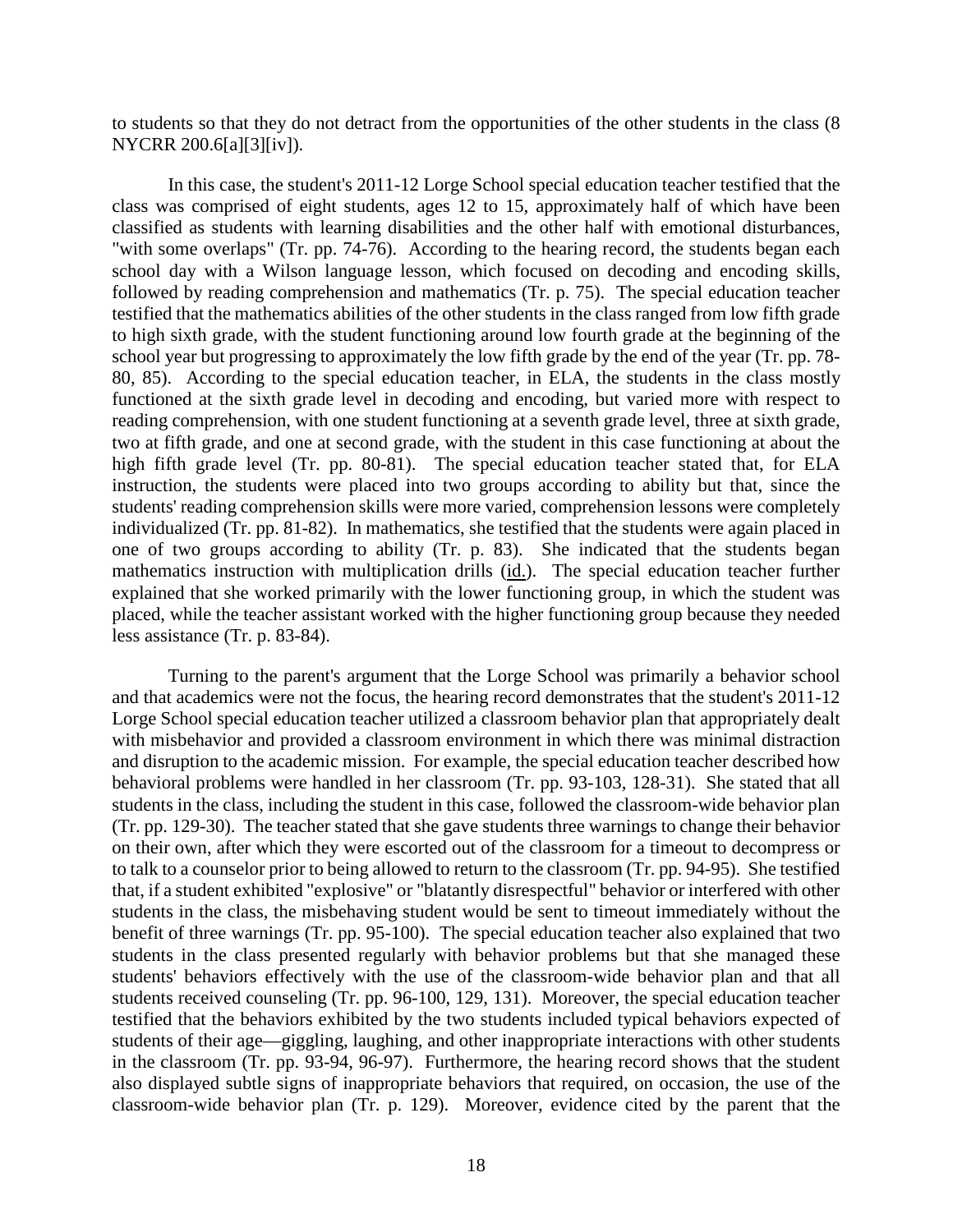student's 2011-12 Lorge School special education teacher possessed an educational background that focused on behavior disorders is irrelevant to the analysis that the student was appropriately grouped in her classroom at the Lorge School (see Tr. p. 119-20).

In consideration of the foregoing, the evidence hearing record supports the IHO's determination that the district appropriately implemented the student's 2011-12 IEP with suitable grouping for instructional purposes in the 8:1+1 special class at the Lorge School for the 2011-12 school year (see M.P.G., 2010 WL 3398256, at \*10-\*11 [noting that the student was not denied a FAPE when the hearing record showed that the student was suitably grouped for instructional purposes]; W.T. v. Bd. of Educ., 716 F. Supp. 2d 270, 290-92 [S.D.N.Y. 2010] [holding the district did not fail to offer a FAPE where the age range within a student's proposed class exceeded 36 months because the student could have been functionally grouped with other similarly-age students within the class who had sufficiently similar instructional needs and abilities in both reading and math]; R.R. v. Scarsdale Union Free Sch Dist., 615 F. Supp. 2d 283, 294 [S.D.N.Y. 2009]).

## **b. Progress at the Lorge School**

To demonstrate that the district failed to implement the August 2011 IEP at the Lorge School during the 2011-12 school year, the parent argues that the student made little-to-no academic progress at the Lorge School. The parent also argues that, to the extent that the student did make progress, that progress was solely attributable to the tutoring services that the student received at HLC. For the reasons that follow, the hearing record establishes that the student made meaningful progress in multiple domains during the 2011-12 school year that were attributable to the student's instruction at the Lorge School.

Progress, although an important factor in determining whether the student is receiving educational benefit, is not dispositive of all claims brought under the IDEA (see M.S. v. Bd. of Educ. of the City Sch. Dist. of the City of Yonkers, 231 F.3d 96, 103-04 [2d Cir. 2000], abrogated on other grounds, Schaffer, 546 U.S. 49). The goal of the IDEA is to provide opportunities for students with disabilities to access special education and related services that are designed to meet their needs and enable them to access the general education curriculum to the extent possible (20 U.S.C. §§ 1400[d]; 1414[d][1][A]). The IDEA provides no guarantee of any specific amount of progress, so long as the district offers a program that is reasonably calculated to enable the student to receive educational benefits (Rowley, 458 U.S. at 206-07; R.E., 694 F.3d at 189-90; M.H., 685 F.3d at 245; Cerra, 427 F.3d at 192). "[T]he attainment of passing grades and regular advancement from grade to grade are generally accepted indicators of satisfactory progress" (Walczak, 142 F.3d at 130; accord Rowley, 458 U.S. at 207 n.28 ["When the [disabled] child is being educated in the regular classrooms of a public school system, the achievement of passing marks and advancement from grade to grade will be one important factor in determining educational benefit."]).

In this case, the hearing record demonstrates that the student made progress at the Lorge School during the 2011-12 school year. According to the numerical rating system outlined in the report card, between the first and second terms the student demonstrated progress in reading/writing/language skills such as identifying tone and point of view, using details and examples when answering questions, identifying story elements, and employing structure and grammar rules while writing (Dist. Ex. 15 at p. 2). The student also demonstrated improvement in her classroom readiness skills including her ability to accept classroom responsibilities, adjust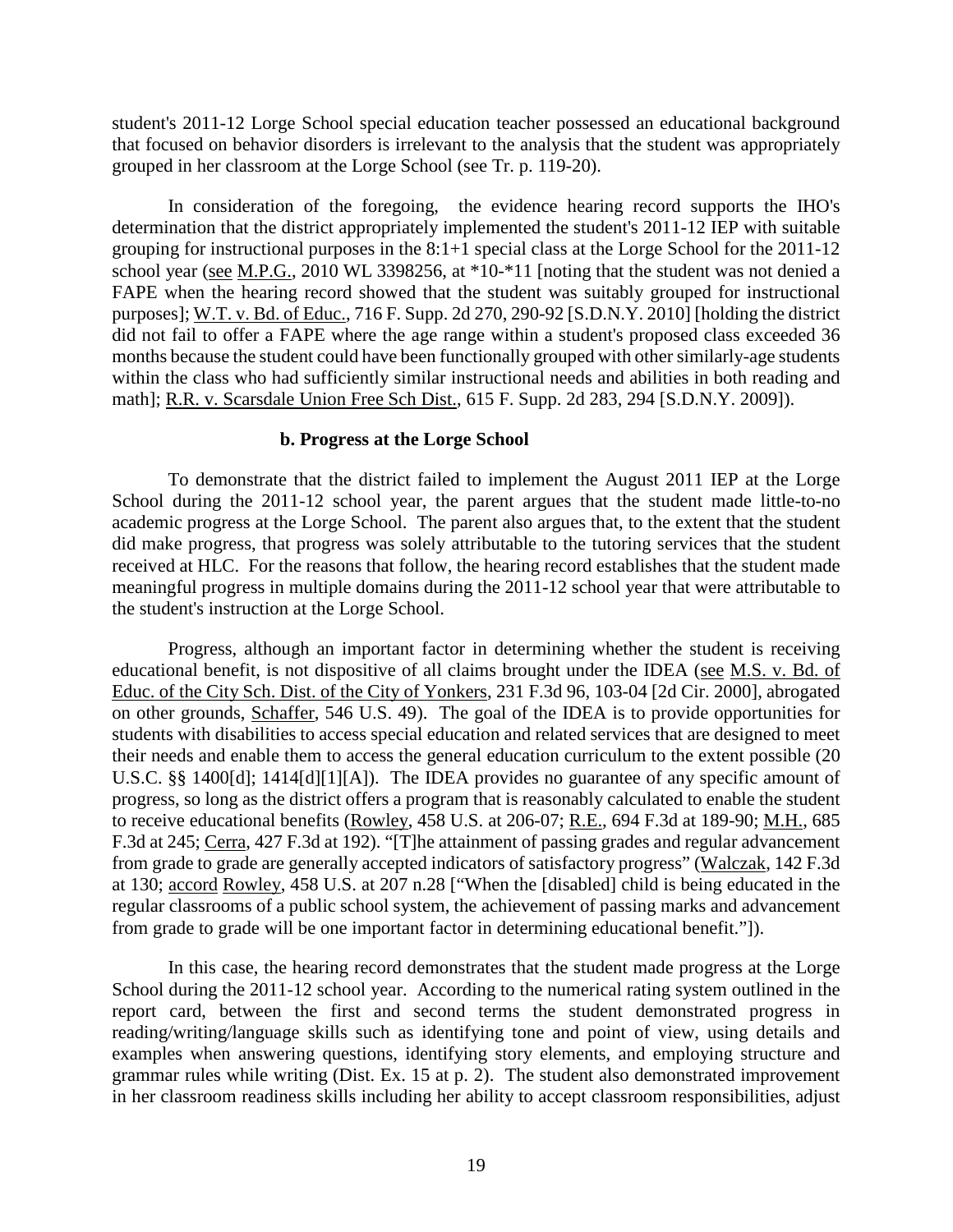to change and make good use of her time (Dist. Ex. 15 at p. 4). The student's report card for the first two terms of the 2011-12 school year revealed that, as of March 19, 2012, the student displayed great work habits, was always prepared with her homework, was responsible, and was considerate (Dist. Ex. 15 at p. 6). The student also participated in class, listened, and followed directions (id.). The report card further indicated that the student made progress in mathematics and that she progressed to working on multiplication (id.). The report card also recommended that the student practice her multiplication at home every night (id.). Finally, the report noted that the student tended to rush through her work, which compromised the accuracy of her work product, and that she needed to check her work (id.).

The student's 2011-12 Lorge School special education teacher provided extensive testimony at the impartial hearing regarding the student's attainment of meaningful and "clear progress" in reading, writing, and math during the 2011-12 school year (see Tr. p. 114; see generally Tr. pp. 68-138). Relevant here, the teacher stated that, although the student was transferred from another class at the beginning of the year, the student adjusted well during the year to the new group of students and teachers (Tr. pp. 116-17). The special education teacher also stated that the student's reading level at the start of the 2011-12 school year tested on a fifth grade level (Tr. p. 85). At the end of the 2011-12 school year, the special education teacher explained that student again tested at a fifth grade level but with a much higher comprehension rate, which meant that she was ready to proceed to the sixth grade (id.; see also Tr. pp. 113-14). The special education teacher also stated that the student had attained a solid understanding of reading comprehension by the end of the 2011-12 school year (Tr. p. 85). The teacher contended that the student was functioning at about an early fifth grade level in mathematics by end of the school year because she had mastered basic functioning up to multiplication and had begun working on division (Tr. p. 84). As to her multiplication skills, the special education teacher testified that the student could complete problems within five to seven minutes and with greater accuracy, which according to the teacher constituted "great progress" (Tr. p. 90-91; see also Tr. pp. 133-35). The teacher further stated that the student had made "minimal" progress with completing division problems with remainders; however, the teacher also stated that she expected the student to continue to make progress with her division skills, eventually meeting her goal with regard to division (Tr. p. 128).

The student's 2011-12 Lorge School special education teacher also testified regarding the student's progress towards her August 2011 IEP annual goals (Tr. pp. 88-91). Specifically, she stated that the student had met the annual goal relating to understanding the principles of syllable division and common suffixes (Tr. pp. 88, 91). As noted above, the teacher also stated that the student made progress towards achieving her mathematics goal, that the multiplication goal had been achieved, and that she was still working on the division goal (Tr. pp. 90-91). The special education teacher contended that, in addition to the mathematics goal on the student's August 2011 IEP, she also worked with the student on place value (Tr. pp. 108-110). In sum, the student's special education teacher concluded that, based upon the student's assessment scores, the student had made "clear" progress in reading, writing, and mathematics during the 2011-12 school year at the Lorge School (Tr. pp. 114-15).

The hearing record indicates that the student received private tutoring services from the HLC from March 2011 to April 2012 (Tr. pp. 149-50). The parent has not pointed to any evidence in the hearing record that supports her claim that HLC was solely responsible for the student's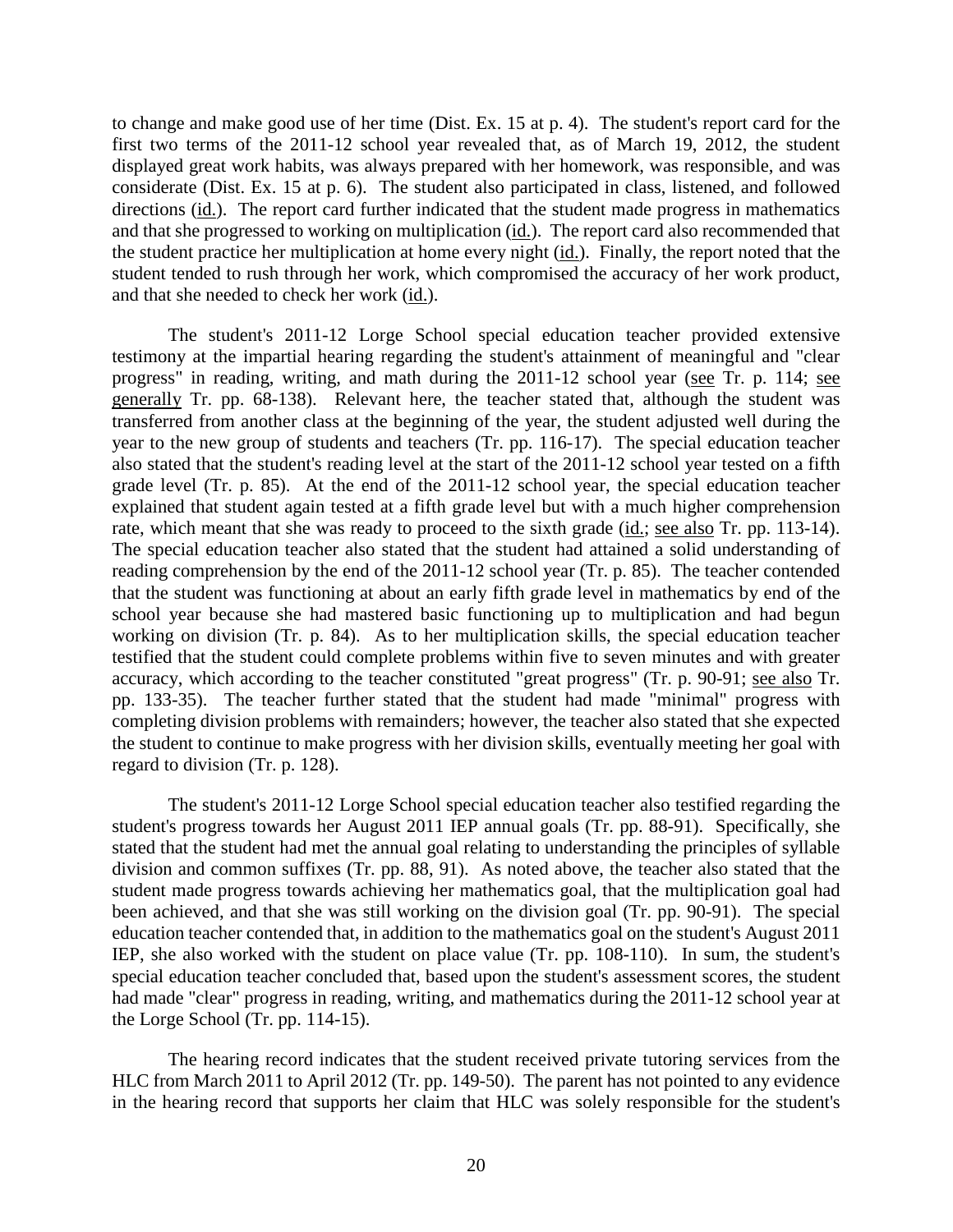progress during the 2011-12 school year.<sup>15</sup> While one would hope that the student received benefit from the tutoring, as well as from the Lorge School, it is not possible and not necessary to parse out how much of the student's progress was attributable to each since, as noted above, the evidence in the hearing record supports the conclusion that at least some of the student's progress was attributable to the instruction she received at the Lorge School.<sup>16</sup>

In view of the foregoing, the evidence in the hearing record supports the IHO's conclusion that the student demonstrated meaningful progress during the 2011-12 school year.

## **B. The 2012-13 School Year**

## **1. Scope of Impartial Hearing and Review**

With regard to the 2012-13 school year, an initial inquiry must be conducted to determine whether the IHO erred in failing to address certain claims that the parent indicates were appropriately raised in the due process complaint notice. Specifically, the parent asserts that the IHO erred in failing to address a claim that she was denied meaningful participation at the April 2012 CSE meeting and in explicitly limited the scope of the impartial hearing relative to the parent's allegations concerning the 2012-13 school year. For the reasons that follow, the parent failed to include the identified claims in her due process complaint notice and the IHO properly declined to consider the issues.

The party requesting an impartial hearing has the first opportunity to identify the range of issues to be addressed at the hearing (Application of a Student with a Disability, Appeal No. 09- 141; Application of the Dep't of Educ., Appeal No. 08-056). The IDEA provides that a party requesting a due process hearing "shall not be allowed to raise issues at the due process hearing that were not raised in the notice . . . unless the other party agrees" (20 U.S.C. § 1415[f][3][B]; 34 CFR 300.507[d][3][i], 300.511[d]; 8 NYCRR 200.5[j][1][ii]), or the original due process complaint is amended prior to the impartial hearing per permission given by the IHO at least five days prior to the impartial hearing (20 U.S.C. § 1415[c][2][E][i][II]; 34 CFR 300.507[d][3][ii]; 8 NYCRR 200.5[i][7][b]). Indeed, "[t]he parent must state all of the alleged deficiencies in the IEP in their initial due process complaint in order for the resolution period to function. To permit [the parent] to add a new claim after the resolution period has expired would allow them to sandbag the school district" (R.E., 694 F.3d at 187 n.4; see also B.M. v. New York City Dep't of Educ., 2013 WL 1972144, at \*6 n.2 [S.D.N.Y. May 14, 2013] [noting Second Circuit precedent that the "failure to raise an argument in a due process complaint precludes later review of that argument (whether jurisdictional or not)"]; B.P. v. New York City Dep't of Educ., 841 F. Supp. 2d 605, [E.D.N.Y. Jan. 6, 2012] [holding that "[t]he scope of the inquiry of the IHO, and therefore the SRO

<sup>&</sup>lt;sup>15</sup> To the extent that the parent argues that the student's report cards and progress reports misconstrue or exaggerate the progress made by the student during the 2011-12 school year, the evidence in the hearing record, including the testimony of the student's special education teacher, detailed herein, does not support the parent's argument (see Tr. pp. 85, 88-91, 108-10, 113-14, 116-17, 133-35; see generally Tr. pp. 68-138).

<sup>&</sup>lt;sup>16</sup> For example, the teacher opined that the student's progress in mathematics was attributable to the intensive drills in multiplication that the student practiced on a daily basis at the Lorge School (Tr. pp. 90-91).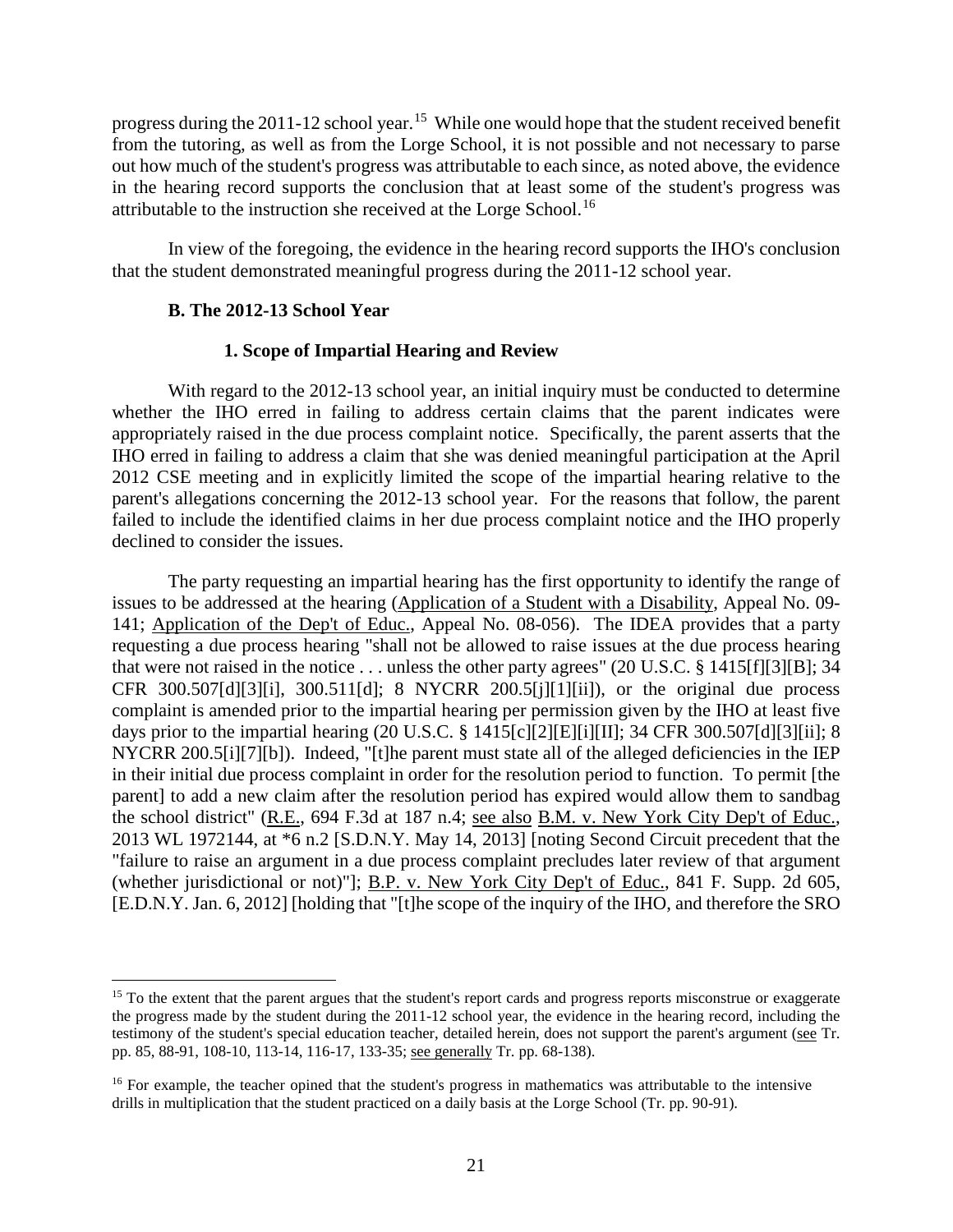. . . , is limited to matters either raised in the [due process complaint notice] or agreed to by [the opposing party]"]).

First, an independent review of the hearing record reveals that the parent failed to allege in her due process complaint notice any claim with regard to her opportunity, or lack thereof, to participate in the development of the April 2012 IEP. Here, the parent points to language in the due process complaint notice that her allegations could be "addressed by" a "finding that the above noted violations significantly impeded the [p]arent's opportunity to participate in the decision making process regarding the provision of a FAPE and caused a deprivation of educational benefits" (Dist. Ex. 1 at p.3). This request sets forth the legal standards for examining whether a procedural violation of the IDEA rises to the level of a denial of a FAPE (see 20 U.S.C. § 1415[f][3][E][ii]; 34 CFR 300.513[a][2]; 8 NYCRR 200.5[j][4][ii]). However, the parent did not actually articulate any particular claim that the district failed to afford the parent her opportunity to particulate in the development of the student's IEP (see 20 U.S.C. §1415[b][1]; 34 CFR 300.322; 8 NYCRR 200.5[d]), because the parent's due process complaint notice failed to contain any factual support or explanation as to how the parent was denied an opportunity to participate in the development of the April 2012 IEP (see Dist. 1 at p. 3).<sup>17</sup> Accordingly, the parent's allegation that she was not provided with an opportunity to participate in the development of the student's April 2012 IEP was outside the scope of the impartial hearing (see R.E. 694 F.3d at 187-88 n.4).

Next, during the impartial hearing, the IHO limited the parent's claims relative to the 2012- 13 school year to the parent's challenge to the assignment of the student to attend the Lorge School for the 2012-13 school year (Tr. p. 17), thereby precluding any claims related to the April 2012 IEP or its implementation. The parent asserted in her due process complaint notice that the April 2012 IEP was "inappropriate for the same reasons" set forth relative to the August 2011 IEP (Dist. Ex. 1 at p. 3). No additional specificity was plead because, as the parent asserted as a claim (but later withdrew), at the time of the filing of the due process complaint notice, the parent did not have a copy of the April 2012 IEP (see Tr. p. 12; Dist. Ex. 1 at p. 3). Thus, as the IHO recognized, any challenges to that IEP were premature and the parent lacked "sufficient information to raise" claims relative to the "appropriateness of the [April 2012] IEP" (Tr. p. 17). Moreover, the IHO informed the parent at the impartial hearing that she could withdraw her claims challenging the assignment of the student to the Lorge School for the 2012-13 school year and "revisit it at another time at another due process hearing" but the parent declined to do so (id.). Review of the parent's due process complaint notice supports the IHO's reading in this regard (see Dist. Ex. 1 at p. 3). As the IHO found, however, the parent did set forth some detail with respect to the district's assignment of the student to attend Lorge for the 2012-13 school year and, as such, I find that the IHO properly limited the scope of the impartial hearing to this issue.

<sup>&</sup>lt;sup>17</sup> On appeal, the parent specifically asserts that she was denied meaningful participation at the April 2012 CSE meeting by virtue of being informed that she would need a different meeting to challenge the placement of her daughter at the Lorge School for the 2012-13 school year. Even if the claim was properly before me, the evidence in the hearing record and, in fact, the allegations in the parent's due process complaint belie the parent's assertion. The parent asserted in the due process complaint notice that she was able to and did raise an "express objection" at the April 2012 CSE meeting to the proposal to assign the student to attend the Lorge School for the 2012-13 school year, evincing her participation at the meeting (Dist. Ex. 1 at p. 3). Further, the parent testified that she (1) participated at the April 30, 2012, CSE meeting and noted her disagreement with the Lorge placement (see Tr. pp. 185-86).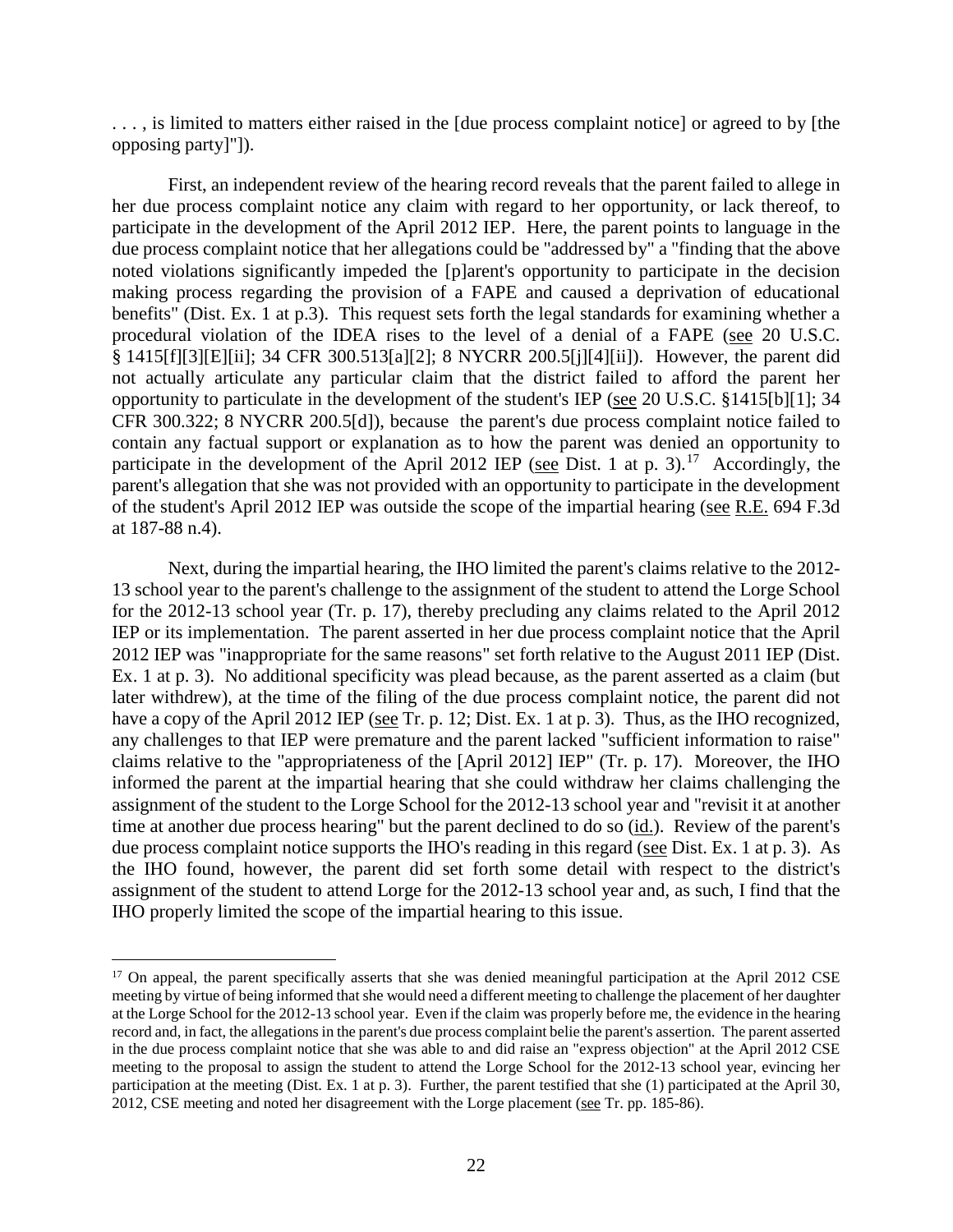In particular, the parent alleged in her due process complaint notice broadly that the assignment for the student at the Lorge School for the 2012-13 school year was "inappropriate for the reasons noted above" with respect to the 2011-12 school year and more specifically the April 2012 CSE "recommended the Lorge School placement over the parent's express objection" (Dist. Ex. 1 at p. 3). However, a further basis for the parent's objection to the Lorge School for the student for the 2012-13 school year, which was developed during the impartial hearing, arose from the parent's testimony regarding alleged bullying incidents involving the student during the 2011- 12 school year. The IHO declined to address this issue in his decision, finding it outside of the scope of the parent's due process complaint notice.<sup>18</sup> The parent argues that the IHO applied an overly strict pleading standard in refusing to consider the parent's assertions about bullying. Specifically, the parent points to assertions in the due process complaint notice that the Lorge School was a "behavior school" to indicate that the issue was sufficiently raised (see Dist. Ex. 1 at p. 2). The reading proposed by the parent is too far broad and I decline to find that reference to student behaviors implies the occurrence of bullying for which the district is held responsible for putting on a case.<sup>19</sup> As such, I find no reason to disturb the IHO's conclusion that the issue was outside the scope of the impartial hearing.

Moreover, with respect to all of these issues, the hearing record shows that the district did not agree to an expansion of the issues in this case and the parent did not attempt to amend her due process complaint notice.<sup>20</sup> Based on the foregoing, I find that the IHO properly declined to address the issues concerning the parent's participation at the April 2012 CSE meeting, any claims concerning the April 2012 IEP or the implementation thereof, and claims regarding the student's experiences with bullying at the Lorge School.

<sup>&</sup>lt;sup>18</sup> Although the IHO reached the parent's assertions at the impartial hearing relating to bullying within his discussion of the implementation of the August 2011 IEP during the 2011-12 school year, a review of the IHO's discussion of the issue, as well as the manner in which the parent framed her concerns, reveals that the bullying was raised, not as an implementation concern, but as the basis for the parent's contention that the Lorge School was not appropriate for the student for the 2012-13 school year (see IHO Decision at p. 11; Tr. p. 182).

<sup>&</sup>lt;sup>19</sup> However, in light of the parent's testimony about the alleged bullying experienced by the student (see Tr. pp. 179-82), going forward, the district is reminded that it has an obligation to ensure that the students with disabilities who are targets of peer bullying continue to receive FAPE in accordance with their IEPs (Dear Colleague Letter on Bullying, 61 IDELR 263 [OSEP Aug. 20, 2013]; Dear Colleague Letter, 55 IDELR 174 [OCR 2010]; see also Smith v. Guilford Bd. of Educ., 2007 WL 1725512, at \*4-\*5 [2d Cir. June 14, 2007] [indicating that bullying might, under some circumstances, implicate IDEA considerations]).

 $20$  To the extent that the Second Circuit has held that issues not included in a due process complaint notice may be ruled on by an administrative hearing officer when the district "opens the door" to such issues with the purpose of defeating a claim that was raised in the due process complaint notice (M.H., 685 F.3d at 250-51; see D.B., 2013 WL 4437247, at \*6-\*7; N.K. v. New York City Dep't of Educ., 961 F. Supp. 2d 577, 585 [S.D.N.Y. 2013]; A.M. v. New York City Dep't of Educ., 964 F. Supp. 2d 270,283-84 [S.D.N.Y. Aug. 9, 2013]; J.C.S. v. Blind Brook-Rye Union Free Sch. Dist., 2013 WL 3975942, at \*9 [S.D.N.Y. Aug. 5, 2013]; B.M., 2013 WL 1972144, at \*5-\*6), in the present case, where, to a large extent, the IHO squarely ruled upon the scope of the impartial hearing (see Tr. p. 17) and otherwise the district did not pursue the disputed issues through argument or testimony, it cannot be asserted that the district opened the door to these issues under the holding of M.H.